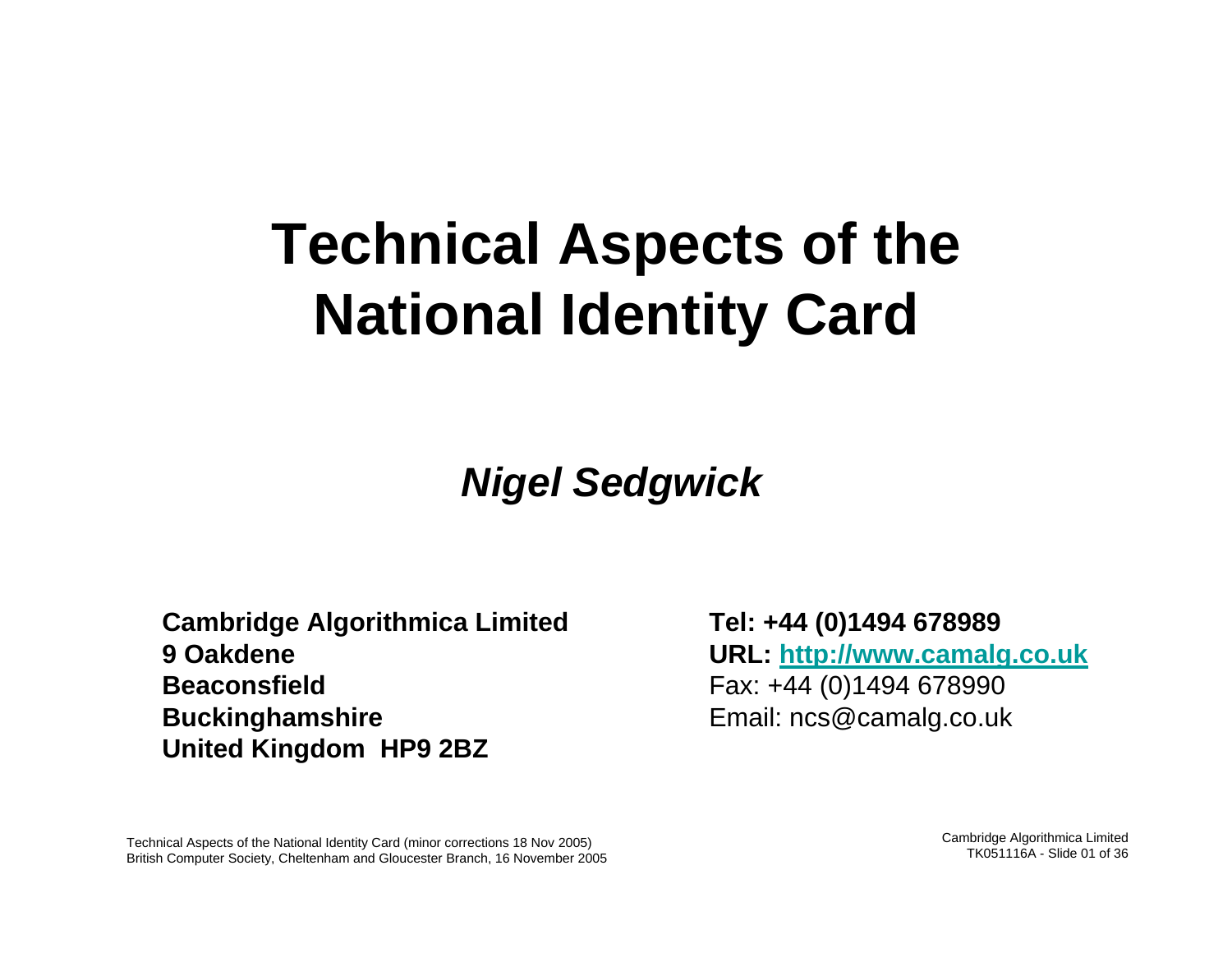### **Overview of Presentation**

- **1.Functions of the National Identity Scheme (NIdS)**
- **2.General Aspects of Biometrics**
- **3. Performance Measures for Biometrics**
- **4.Biometric Modalities expected in the NIdS**
- **5. Likely Performance Requirements for the NIdS**
- **6. The Contribution of Multi-Biometric Fusion**
- **7.Security Vulnerabilities with NIdS Biometrics**
- **8. Civil Liberties Considerations**
- **9. Cost Effectiveness Aspects**
- **10. Summary of Issues Presented**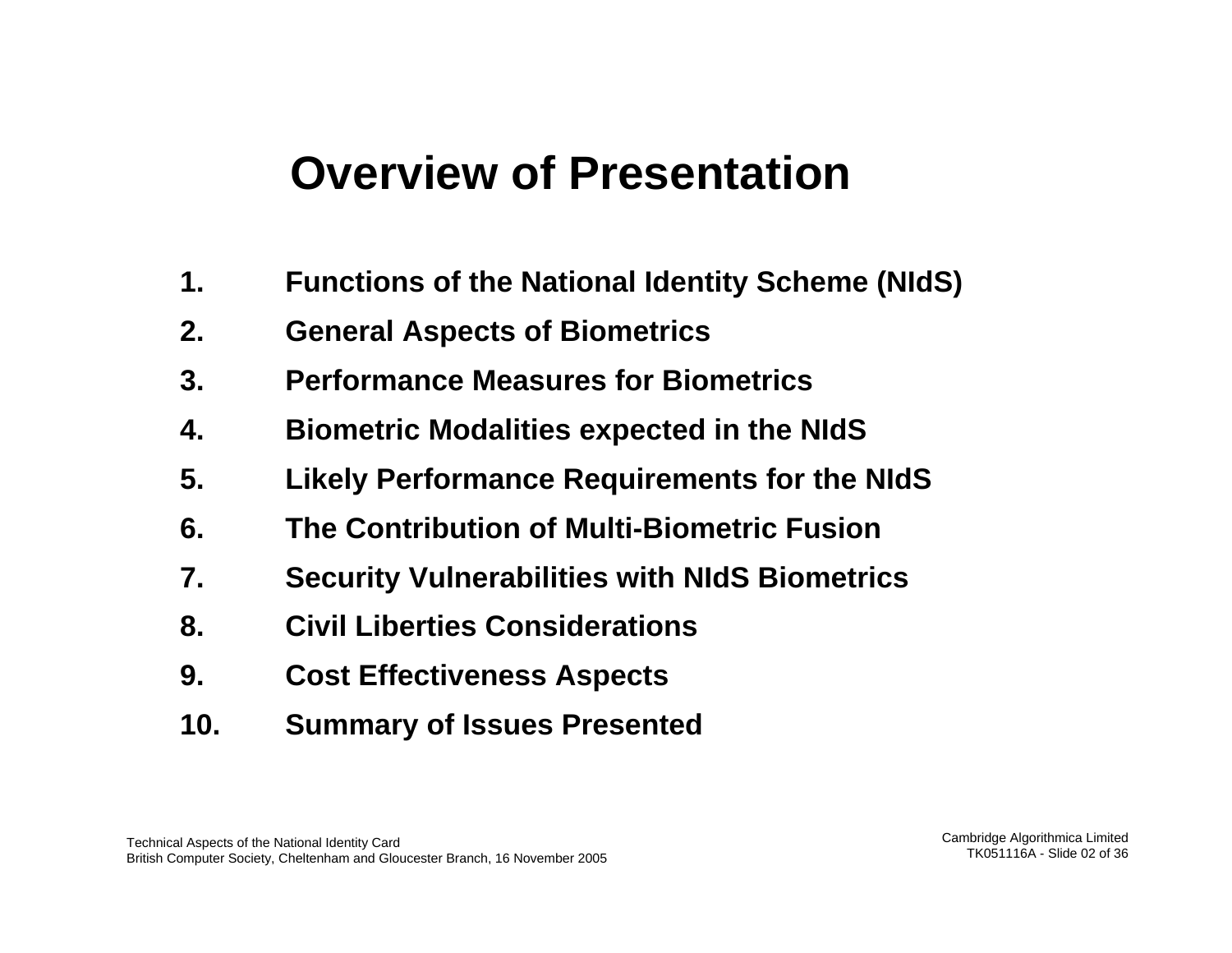## **Primary Functions of the NIdS Biometric Component**

**Verification: of the identity of a previously registered person, using biometric matching against template(s) of the claimed identity. This is useful where a person wishes to have their identity confirmed.**

**Detection of Multiple Applications: at initial registration and biometric enrolment, using biometric matching against templates of (potentially) all persons already registered. This is to reduce the availability of false identities used for criminal purposes.**

**Identification: of whether a person is registered and which registered person they are, using biometric matching against templates of many or selected en r olled persons. This is useful where, for example, an arrested person refuses to cooperate with the police concerning their identification, or a foreign person claims to the police not to be a resident and this is doubted.**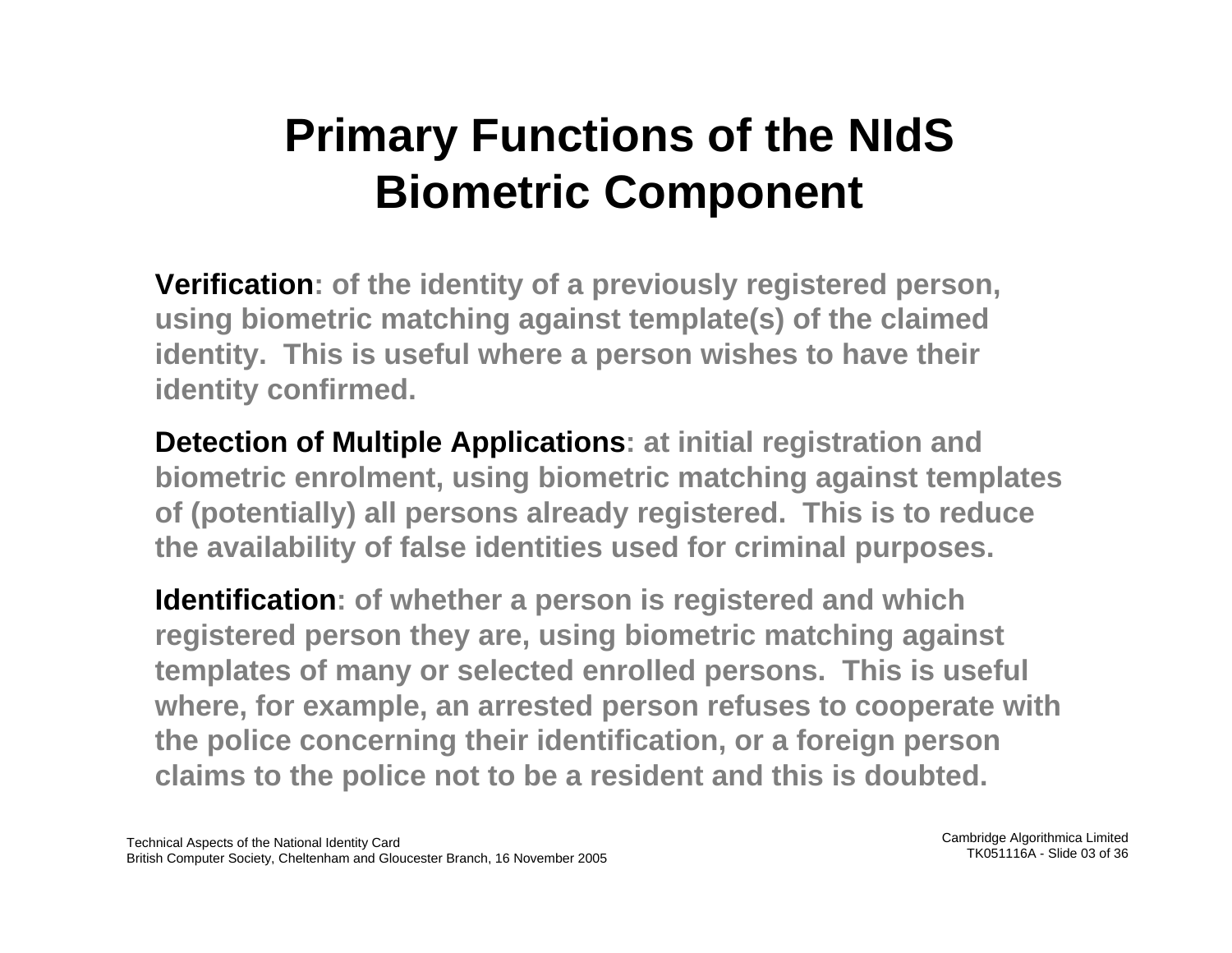## **Technical Components of the NIdS Relevant to Identification Security**

**Biometric Enrolment and Matching: Id**entification by biometrics **is statistical in nature, with a lack of certainty greater than is understood by many people. Biometric performance is key to NIdS effectiveness.**

**Digital Signatures: These provide protection against forged identity cards, with partial substitution of data.** 

**Encryption of Communications: for protection against eavesdropping and injection of falsified or copied data.**

**IT Security: the whole range of techniques is appropriate for protection against illegal access and modification of stored data) and of modification of computer programs, on the NIR, PoU computers and any on-token processors.**

**Hardware Tamper Detection: particularly for biometric devices, matching computers, etc at Points-of-Use (PoUs).**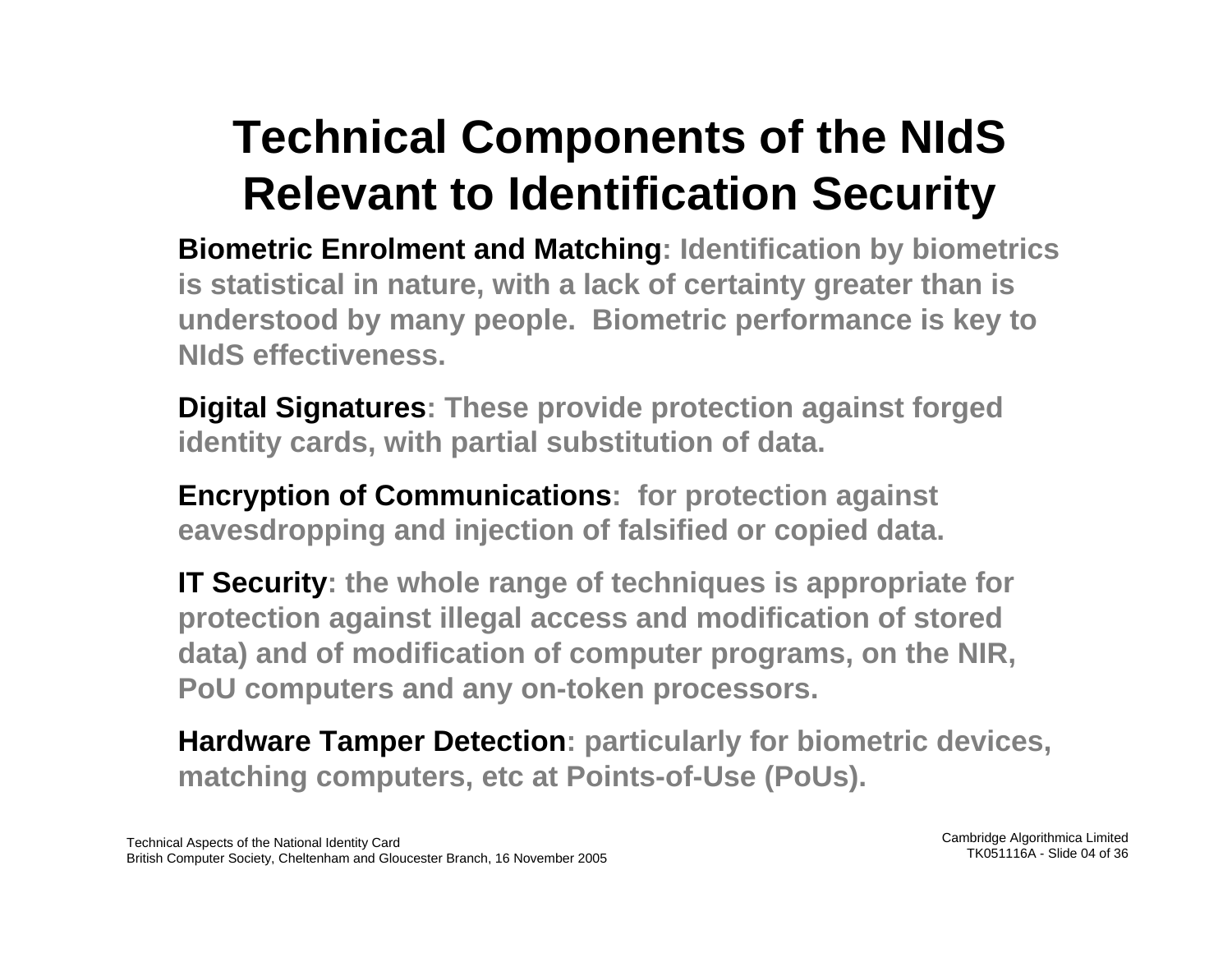## **Secondary Functions of the NIdS Biometric Component**

**Watchlist Preparation: primarily as a source of templates for registered persons who have been placed on one or more watchlists. Watchlists are used to determine the passing by or through of selected persons. This would be particula rly if they were suspected of using false identities, or if no overt identity checks were being made at the watch points.**

**Forensic Checks: by matching scene-of-crime (SoC) evidence, particularly latent fingerprints, against all, many or selected biometric templates of registered persons.** 

**Note: Both of these actions would most likely be done without permission or cooperation of the subject; in some cases at least, also without them knowing. The Government has stated that these secondary functions would usually concern persons under investigation for suspected serious criminal activity, or for national security purposes.**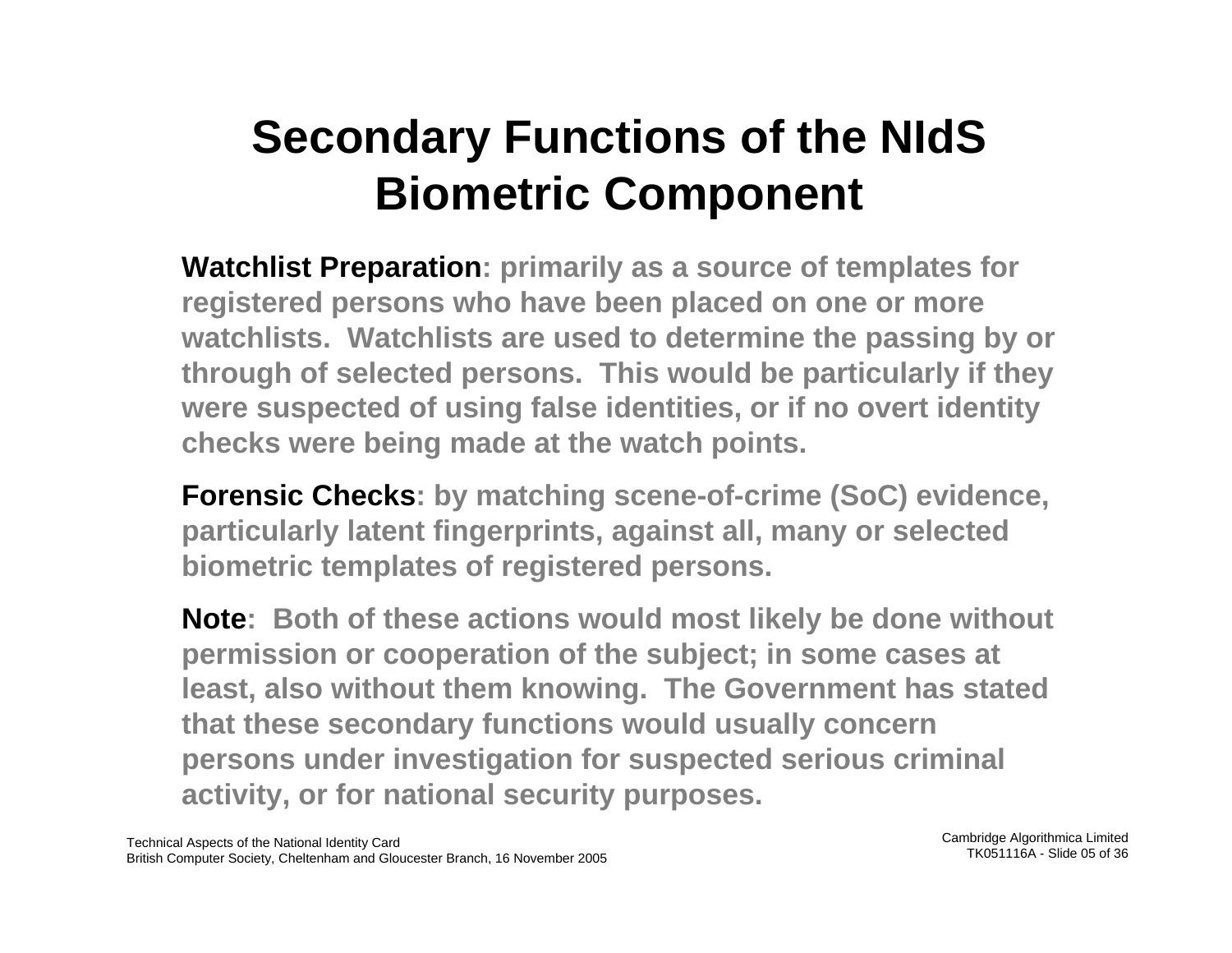### **Biometric Components of the NIdS**

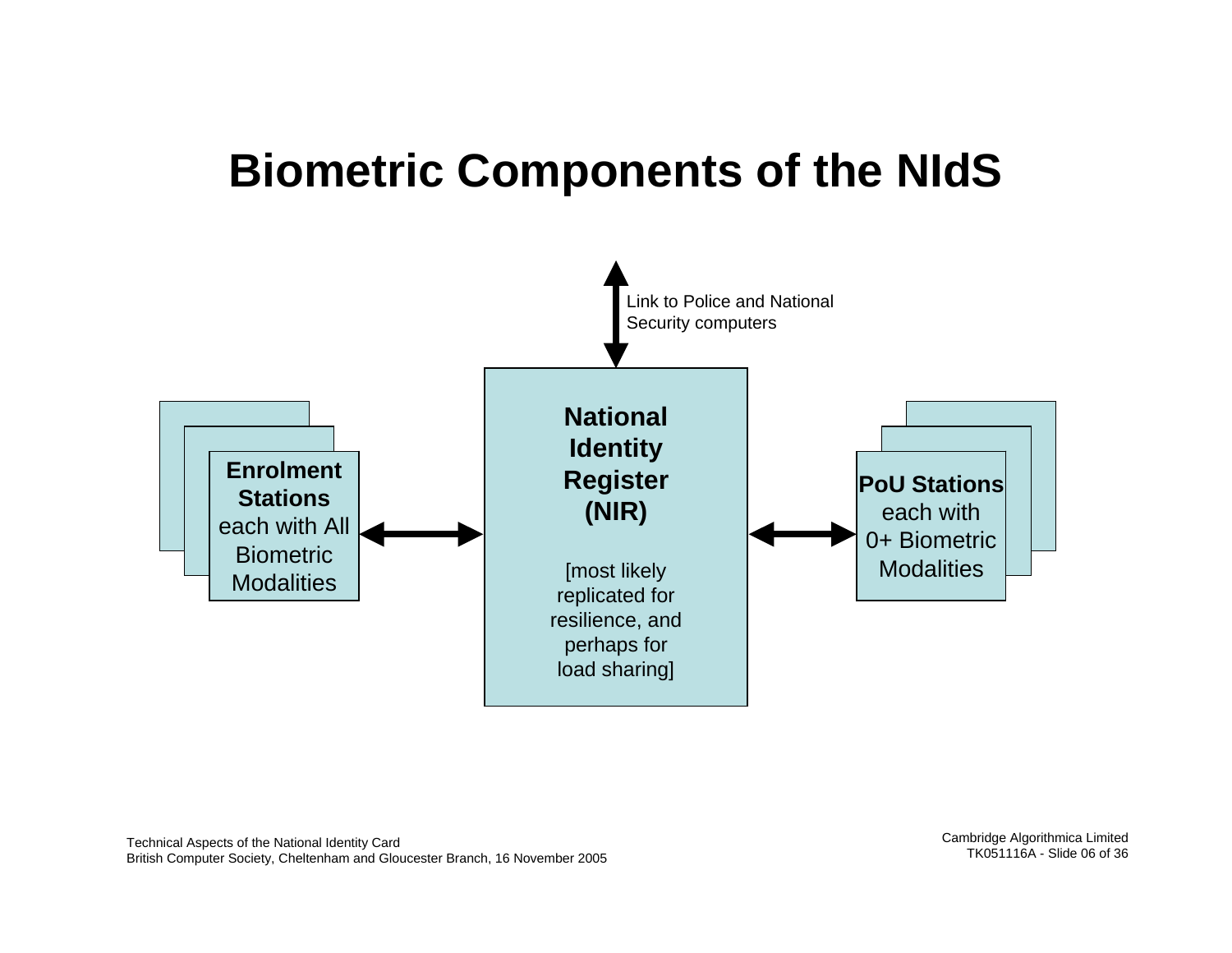## **Access Constraints to the NIR**

**Point-of-Use (POU) Stations: No download access (major security feature). Upload some identity details ( eg Identity Registration Number (IRN), name, address) and biometric sample(s).**

**The NIR reports only two result types, just as TRUE/FA LSE:**

- **(i) name/text details etc match an NIR record;**
- **(ii) biometric sample(s) match specified NIR record.**

**Enrolment Stations: Can download, edit and upload identity details, photographs, etc and upload biometric samples/templates. Can instruct NIR on Detection of M ultiple Applications, and download detailed results for secondary checks.**

**Police & National Security Access: Can download name, text details, etc and upload biometric samples. With authorisation, can instruct NIR on 1:N matching for identification of uncooperative persons, and download biometric samples/templates for watchlists and forensic checks. Can request update of identity details.**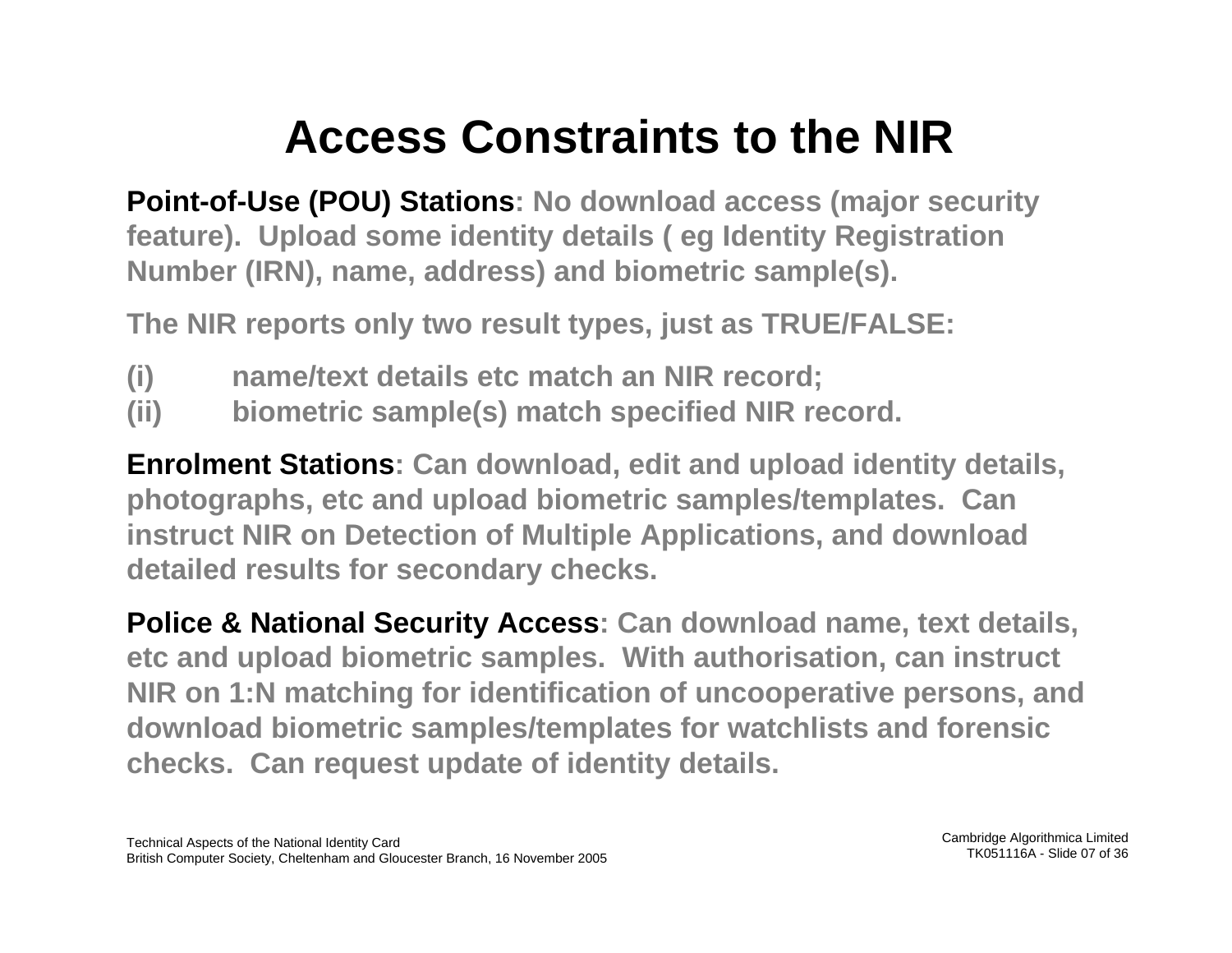## **Identity Checking Options at PoU (1)**

**Points of Use: Many throughout the country, for government, commercial and other uses. All PoUs need prior authorisation to access the NIdS, most likely including formal registration and receipt of crypto keys.**

**Access Permission from Registered Person: This is assumed to be required, and implicitly given by presenting the card or by giving some identity details (eg name, address).**

### **Anyone Without Formal PoU Registration can use:**

**Manual Inspection of ID Car d s: Printed details are available for all to inspect, including name and photograph; likely to also include address and IRN.**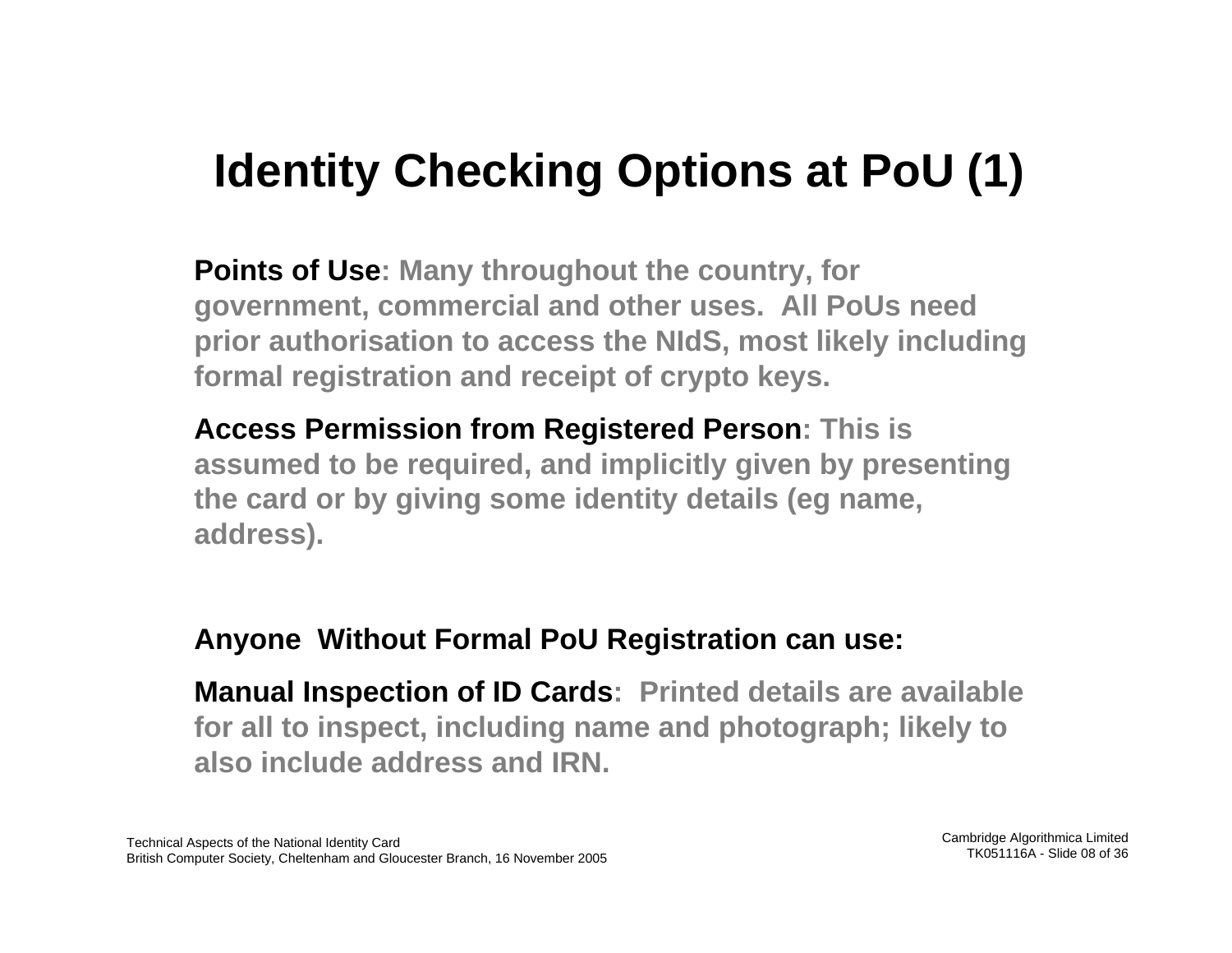## **Identity Checking Options at PoU (2)**

**With Formal PoU Registration can do:**

**Off-line Check of Data Content of I D Cards: Card reader accesses and displays on-card digital data. Digital signature protects against forgery or data substitution. Digitised photograph and other details from card can be checked on PoU station display.**

**Off-line Biometric Check: Card reader accesses on-card biometric template(s); station matches against these against biometric sample(s) from cardholder.**

**On-line Data and/or Biometric Checks: Requires on-line access. Can be don e if cardholder has not got card with him/her. On-line verification can use more and different biometric templates than on card, for greater reliability of identification. On-line access causes entry into NIR Audit Trail.**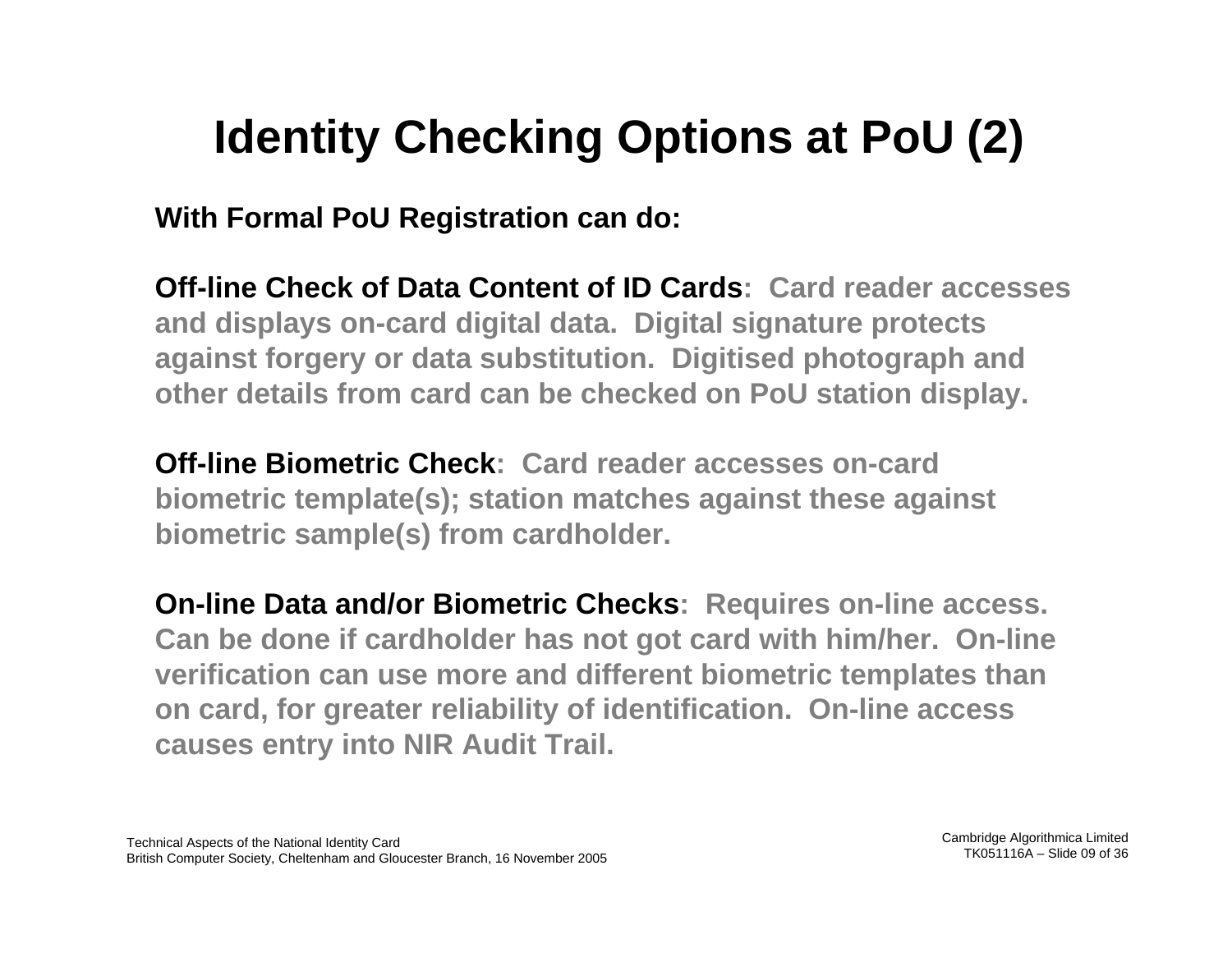### **Generic Structure of a Biometric System**

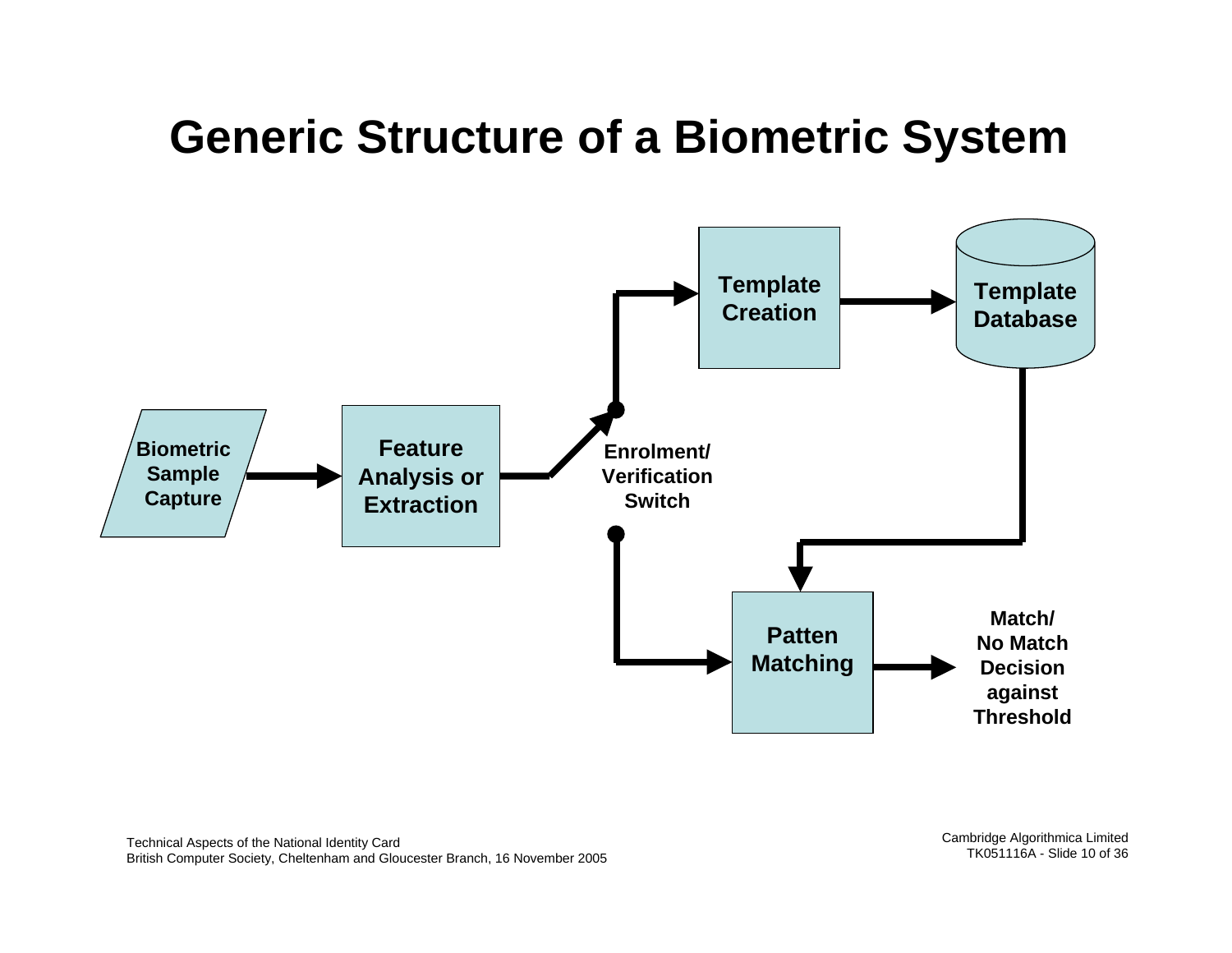### **Plots of FNMR and FMR against Score**



Hand Original Data: Cummulative Probabilities Against Acceptance Threshold (Plot T6H-2a)

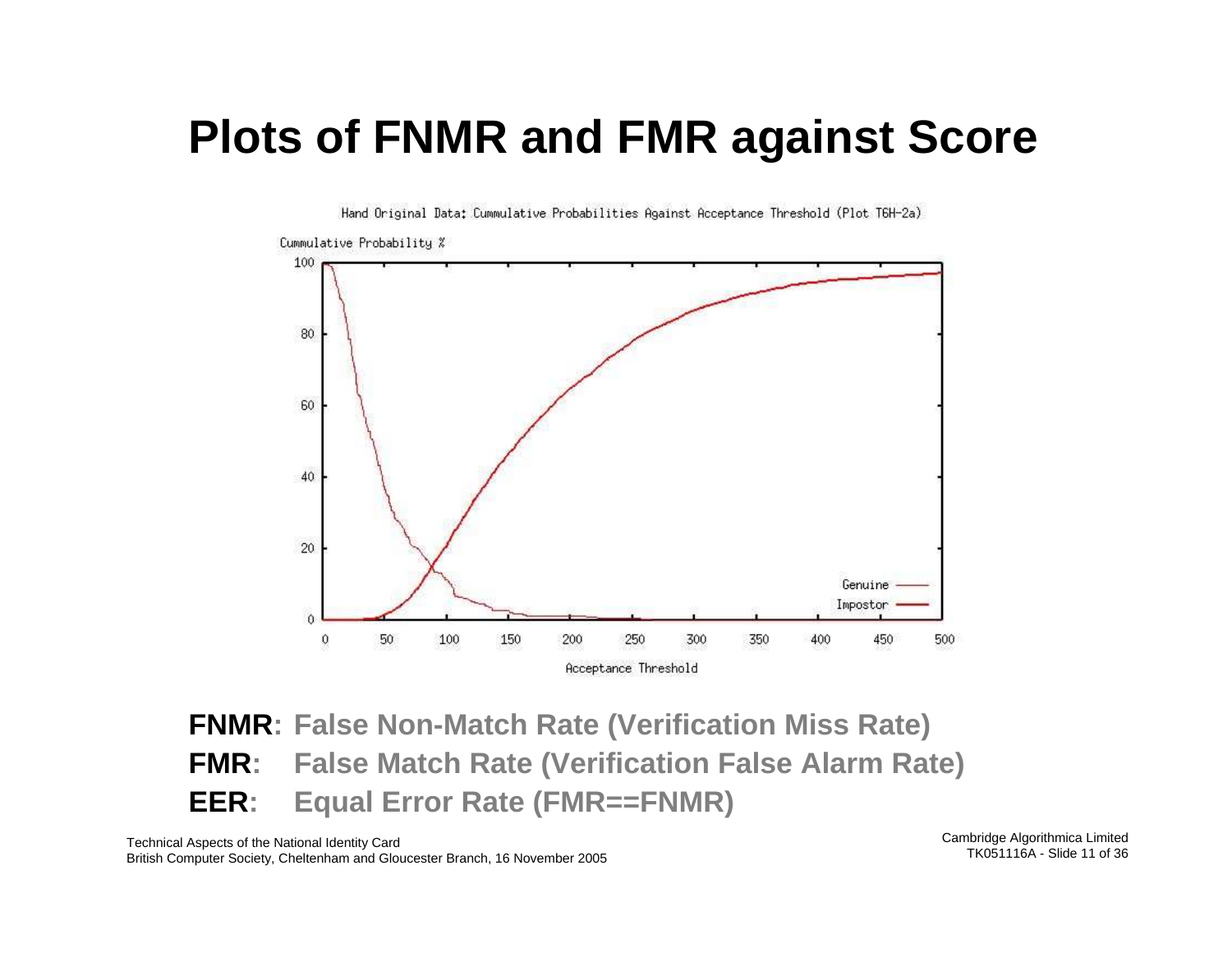### **Receiver Operating Characteristic (ROC) Curve**



Hand Original Data: ROC Curve (Plot T6H-1)

### **Best plotted on a log-log scale, to give wide dynamic range. Also known as the Detection/Error Trade-Off (DET) Curve.**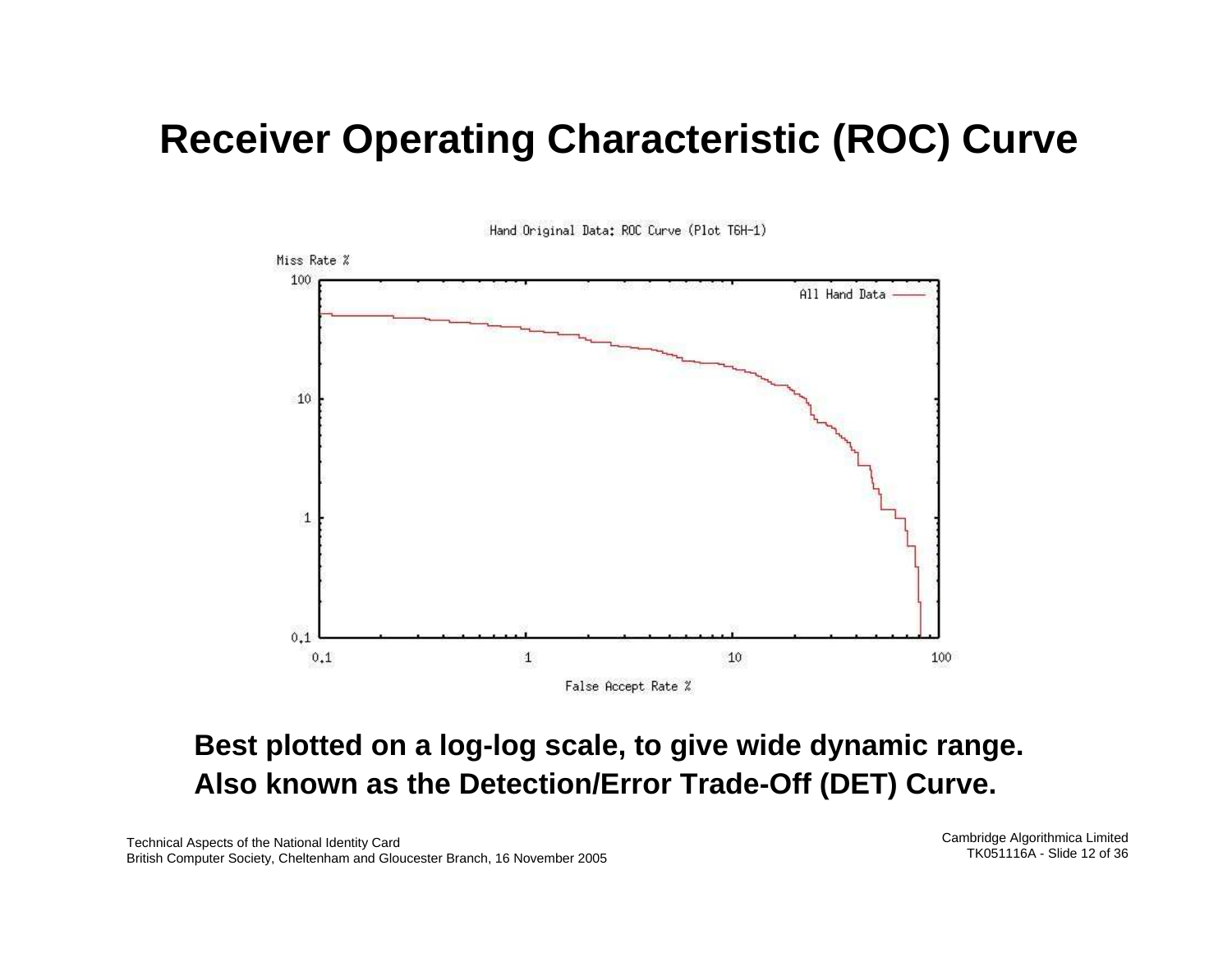### **ROC Curve Comparison of 2+ Biometrics**



Face, Hand and Combined Set B Data: ROC Curves (Plot T6C-1)

**Plots of whole ROC curves are necessary to determine which biometric is best at each operating point (acceptance threshold). Sometimes ROC curves cross, such that one biometric is better at some thresholds, and another is better at other thresholds.**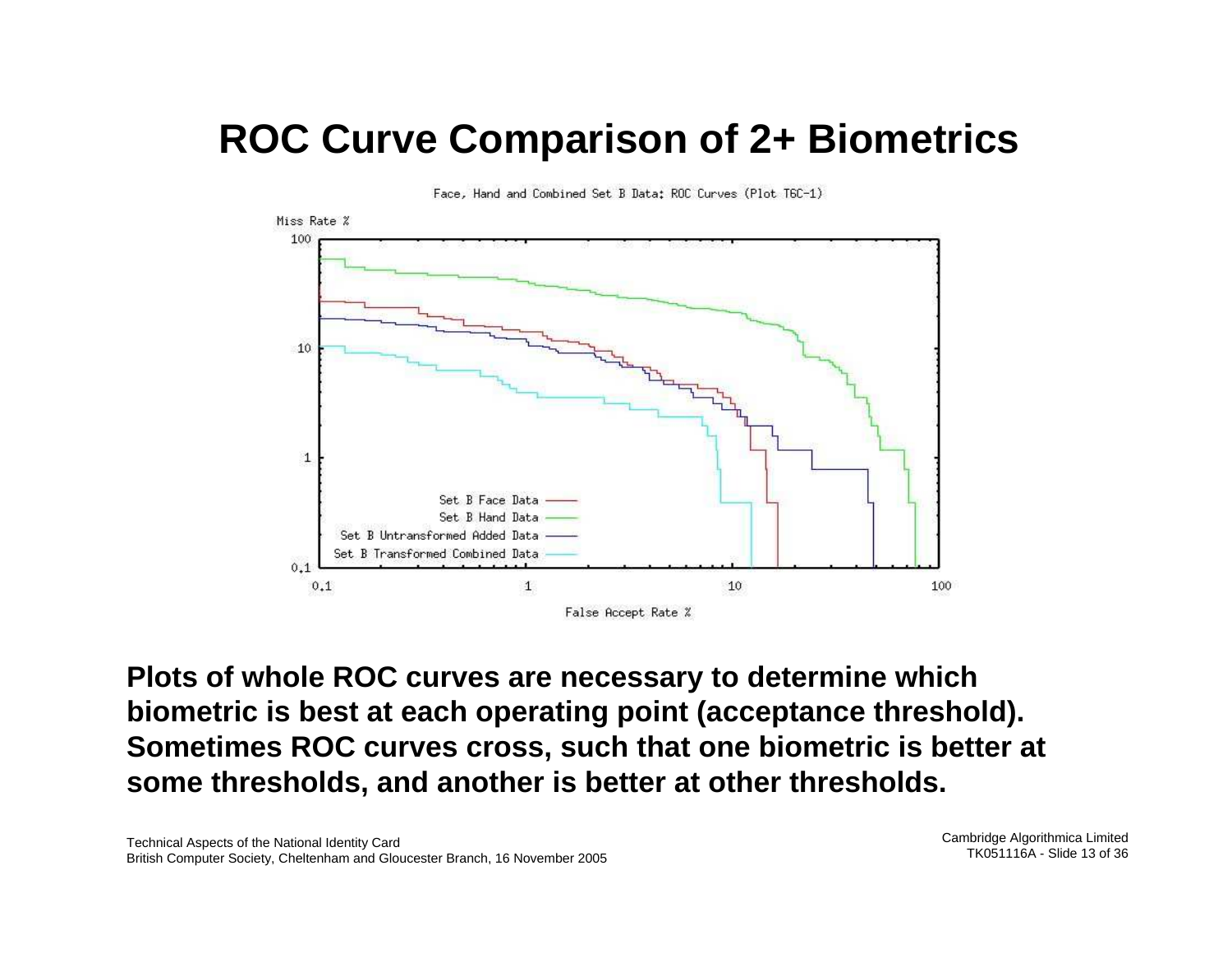## **Performance Measures for Biometrics**

**ROC Curve: This is the main performance measure.**

**FNMR/FMR at a particular operating point: Note that both rates must be given, to be meaningful. Sometimes given at several operating points (eg FNMR at FMR of: 0.01%, 0.1%, 1%). The Equal Error Rate (EER) can be used as an approximate "single figure of merit".**

**Failure to Enrol (FTE) Rate: This is usually indicative of the proportion of the population who cannot use a particular biometric, because of missing, damaged or a ged body parts.**

**Failure to Capture (FTC) Rate: This is usually indicative of the ease of use of a particular biometric device.**

**Use of Multiple Capture Attempts (Multi-Presentation): Repeats are usually allowed, say of up to 3 capture attempts. The above performance measures are often quoted after allowing repeats, using the best scoring attempt of those given.**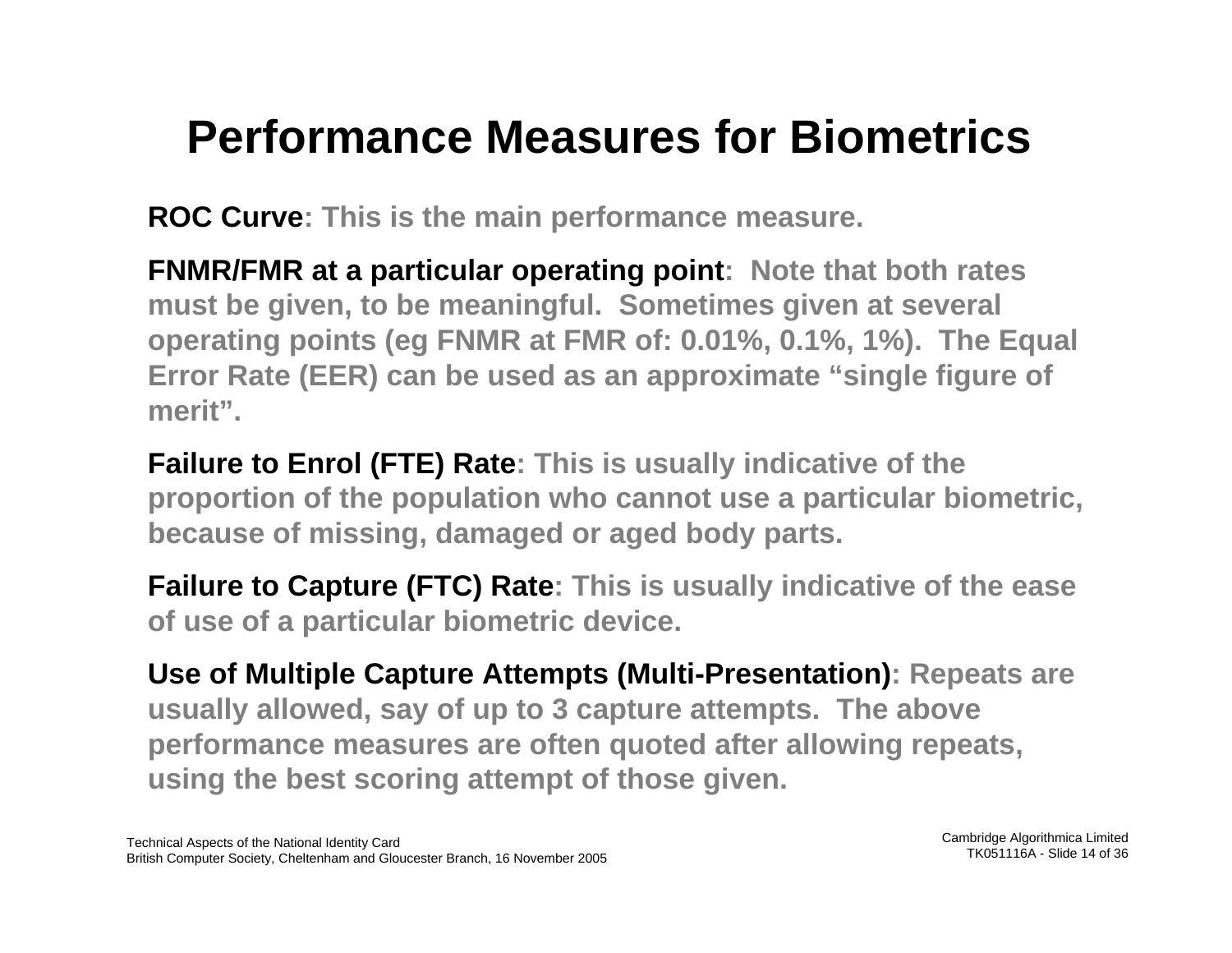## **Modalities Likely to Feature in the NIdS**

**Fingerprint:** Well known and understood from use in scene-of**crime forensics, with computerised Automatic Fingerprint Identification Systems (AFIS). Low cost sensors available. Good identification performance, especially with multiple-instances.**

**Iris: The best matching algorithms (Daugman, 1993) are now a bit past their tenth birthday and the technology has become widely accepted. Very good identification performance, though some difficulties with ease of use. Despite concerns expressed, there are no material health risks.**

**Face: Well known, with low cost sensor (CCTV camera) and possible enrolme nt from photographs. Recognition performance is not very good, though ease of use and acceptability are usually rated as high.**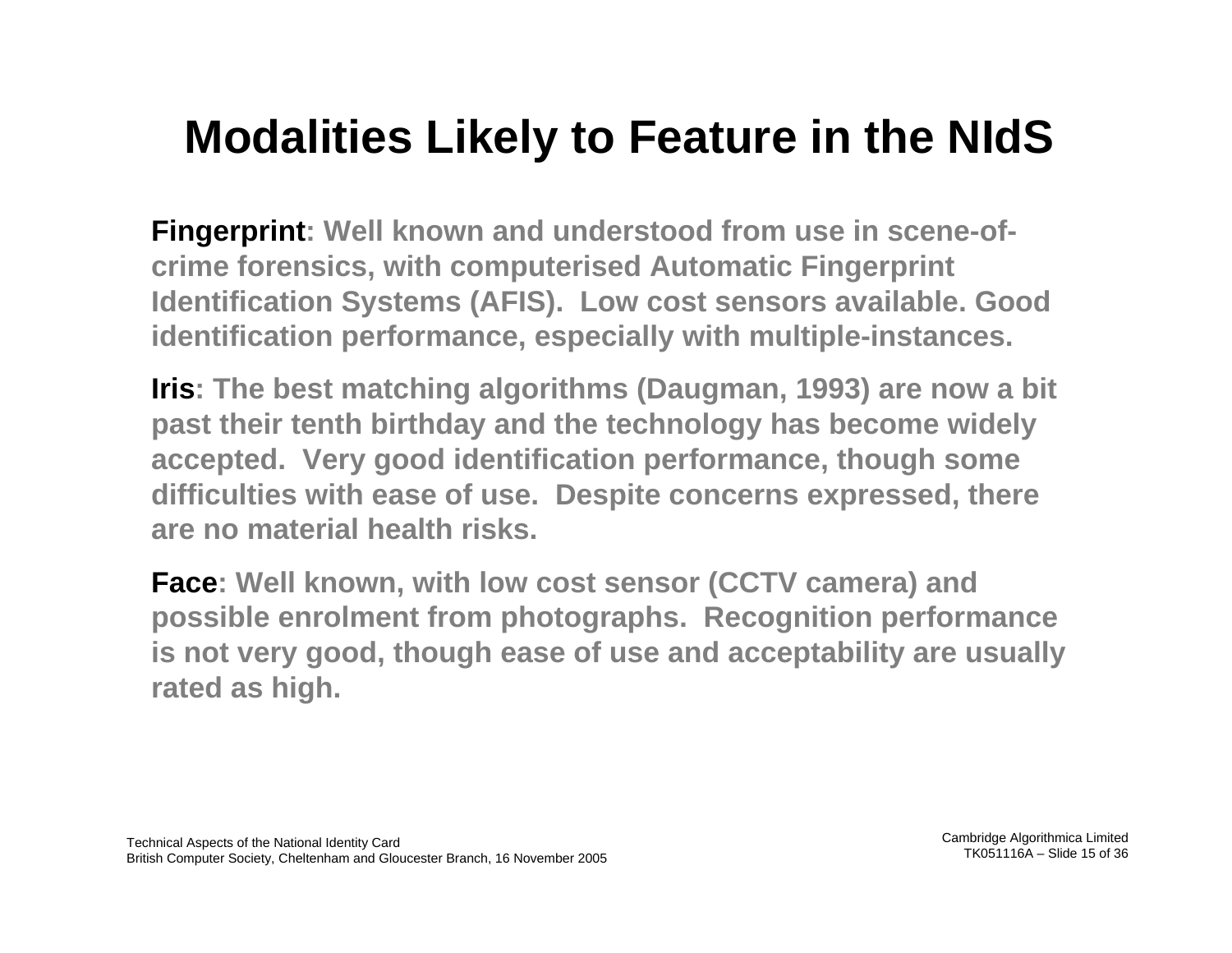## **Example of Fingerprint Biometric Sample**



Reproduced with permission from: "An evaluation of fingerprint image quality across an elderly population visà -vis an 18-25 year old population", Nathan Sickler and Stephen J. Elliott, IEEE International Carnahan **Conference On Security Technol og y, Las Palma s De Gran Canaria, Spain, 2005: http://www.carnahan2005.ulpgc.es/programme/presentaciones\_pdf/12\_Miercoles/2a/2.-Sickler %20Carnahan%202005%20Presentation.pdf**

Technical Aspects of the National Identity Card British Computer Society, Cheltenham and Gloucester Branch, 16 November 2005 Cambridge Algorithmica Limited TK051116A – Slide 16 of 36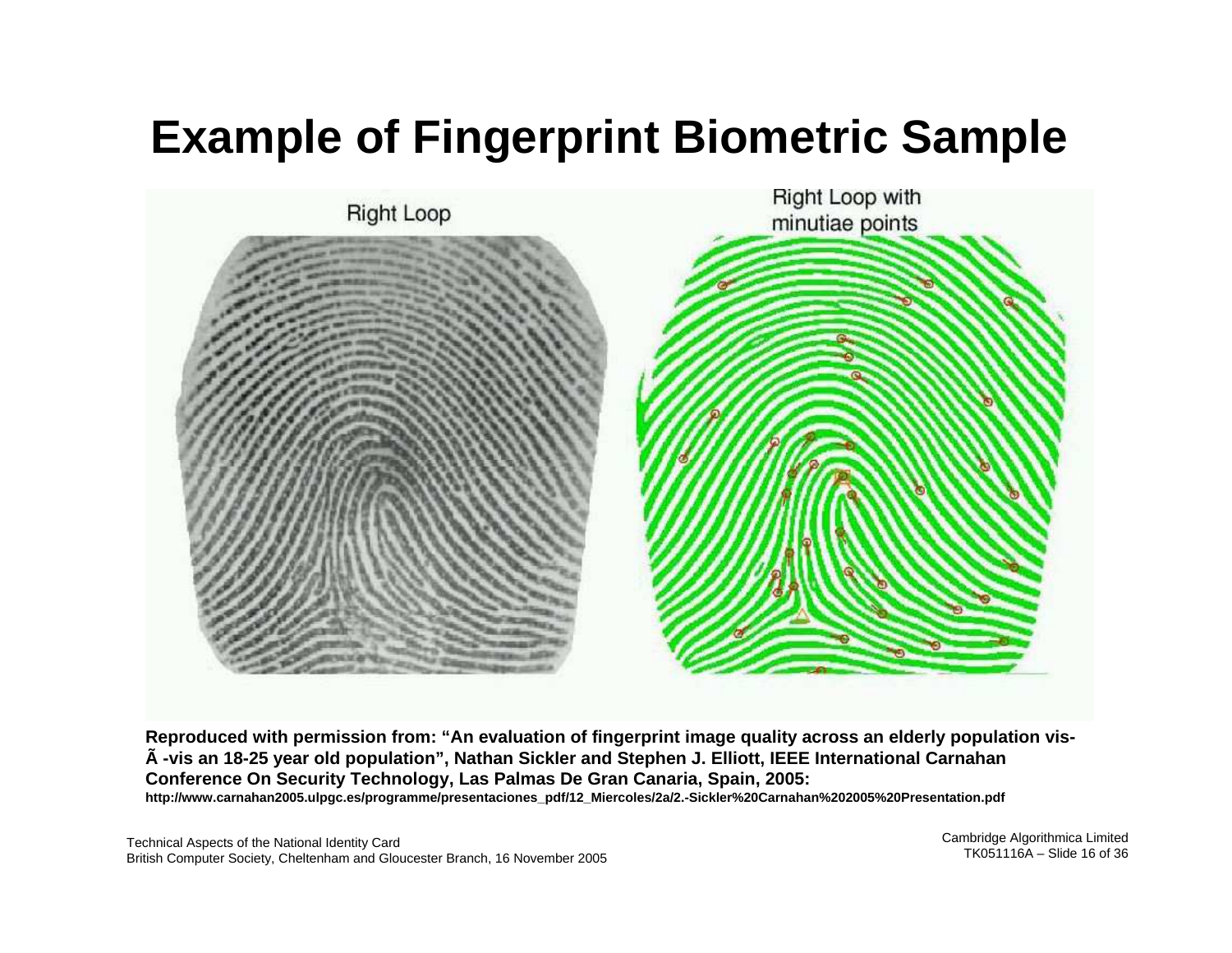## **Example of Iris Biometric Sample**



**Reproduced with permission from Professor John Daugman of the Cambridge University Computer Laboratory: http://w w w.cl.cam.ac.uk/users/jgd1000/iriscode.j p g**

Technical Aspects of the National Identity Card British Computer Society, Cheltenham and Gloucester Branch, 16 November 2005 Cambridge Algorithmica Limited TK051116A – Slide 17 of 36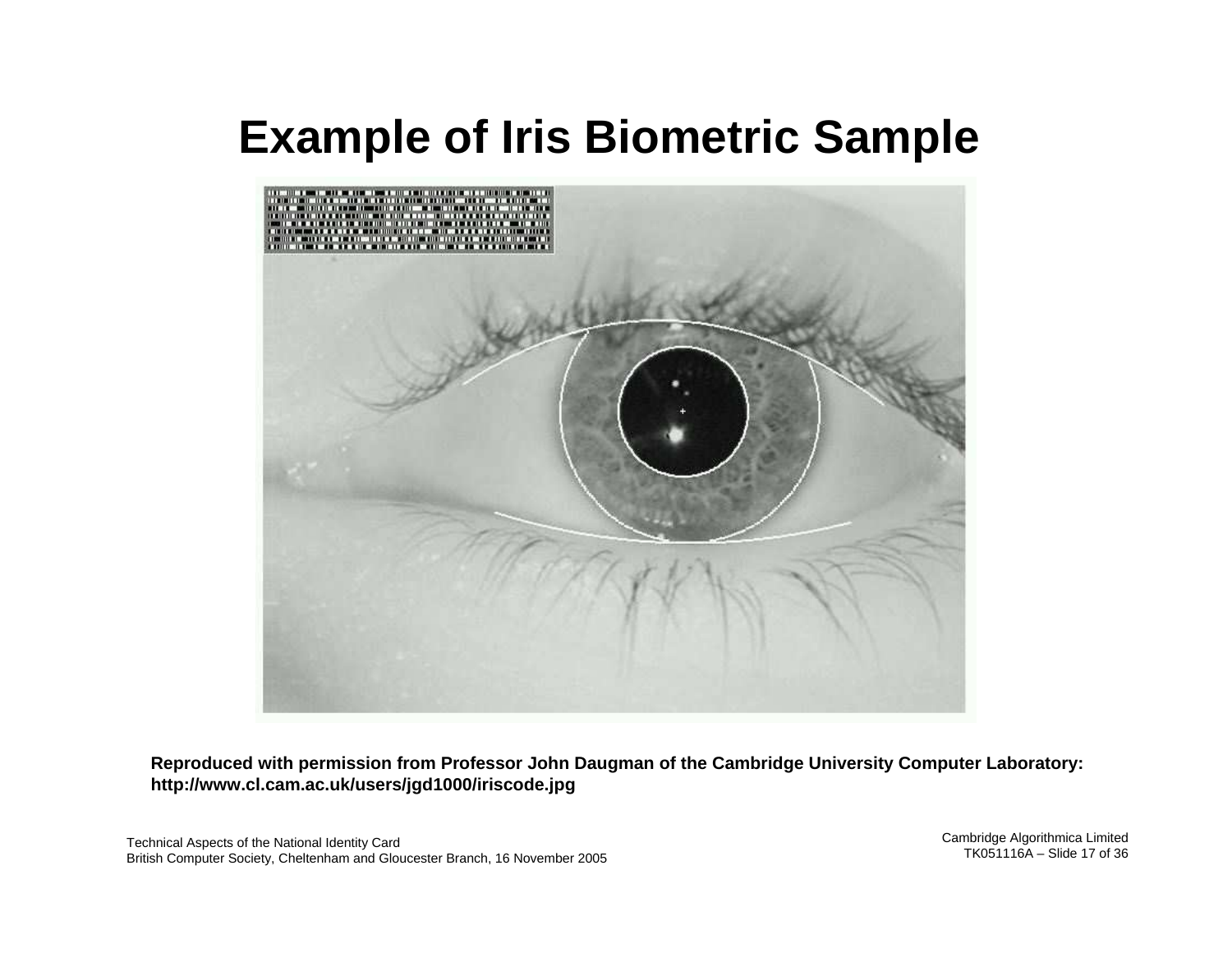## **Specifying Biometric System Performance Requirements in General**

**A very difficult task: In theory, we can analyse the issue in terms of Bayesian risk, using a priori probabilities of the subject being genuine, the FNMR/FMR at e ach operating point, and the cost of the two types of error; this allows us to determine the optimum operating point, or an acceptable one to strive for with our biometric techn ology. However, in practice, most of the necessary values are not known well enough.**

**Asset Value: What is the value of "identity" to its legitimate owner, and to attackers? It depends very much on the circumstances.**

**A Priori Probabilities: What is the probability, before any biometric checks, that the subject is the genuine cardholder?**

**Deterrent Effect: This depends on the attackers' perceptions (rather than the actuality) of the chances of being detected and apprehended, and on the expected punishment (eg prison).**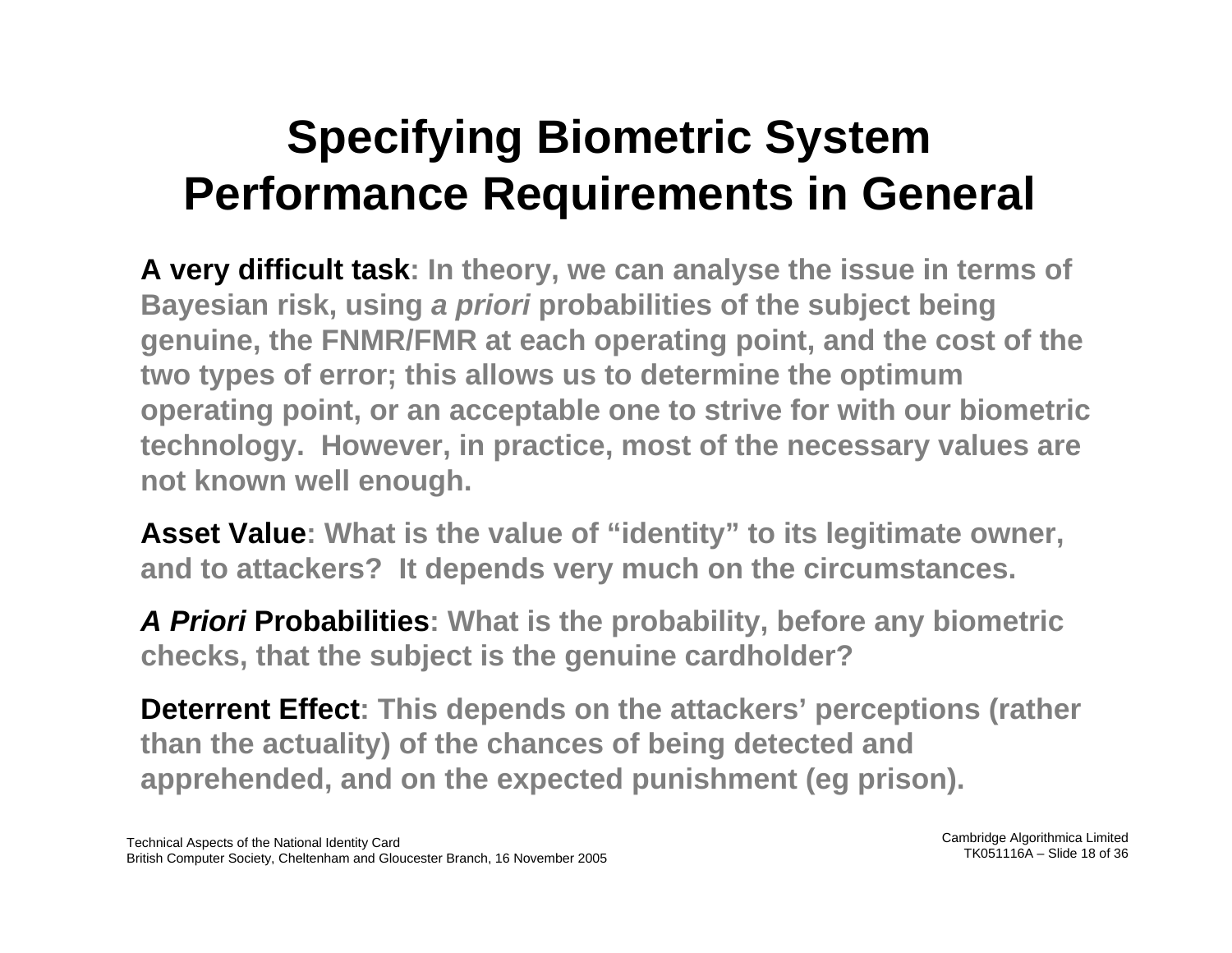## **Performance Requirements for NIdS Verification; an Example**

**Bankers Draft for £100,000: One must weigh the issues of "insulting" the bank's customer with over-zealous checking, against the risk to the bank of losing its money. Perhaps an a posteriori average risk of £10 is acceptable. That requires a 0.01% a posteriori probability of an impostor; if the a priori risk of an attempted fraud is 1%, the biometric identity check must improve this by a factor of 100 (the BGI: Biometric Gain against Impostors), which determines the acceptance threshold. However, we also need the FNMR to be low enough to avoid irritating too many customers; perhaps a 2% rate is tolerable. Is our biometric device good enough to provide this?**

**Bankers' Draft for £250,000: To be logical about this, the acceptance threshold should be different from the £100K case.**

**Customer Expectations: Some customers are more easily irritated than others; the bank may value some customers more than others.**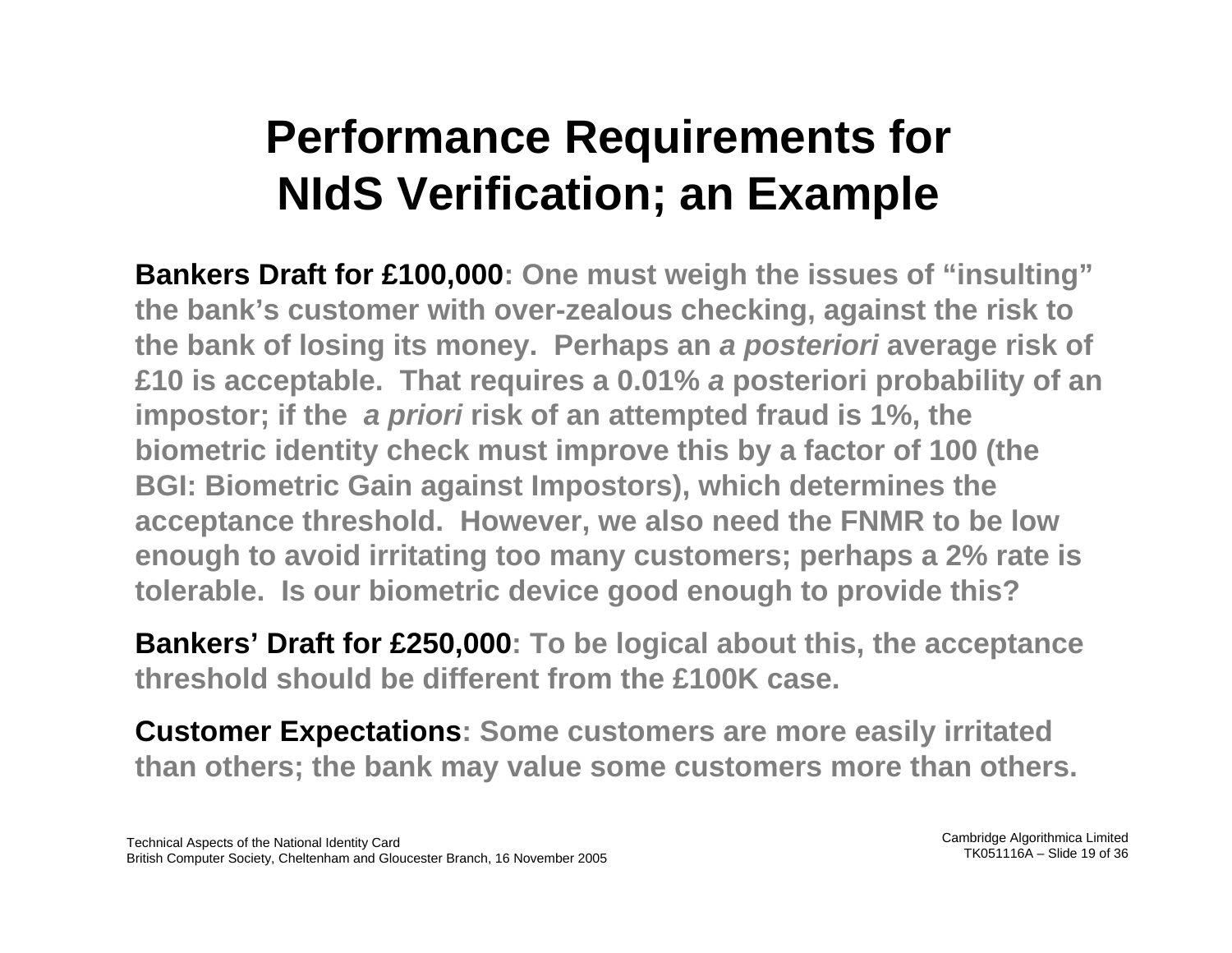## **Performance Requirements for Detection of Multiple Applications**

**There is a desire to prevent multiple applications passing undetected, even after say 40 million people have already enrolled.**

**Each false match needs to be checked by non-biometric means. For extra checks on only every 10th applicant, the FMR needs to be around 0.00000025% (2.5 <sup>x</sup>10-7%).**

**What proportion of undetected duplicate applications is acceptable? Do we need 95% detection, or 99%, to be a goo d enough deterrent. Or perhaps even better against terrorist commanders. This determines the tolerable FNMR.**

### **An operating point with 1% FNMR and 0.00000025% FMR is about equivalent to an Equal Error Rate (EER) of 0.0005%.**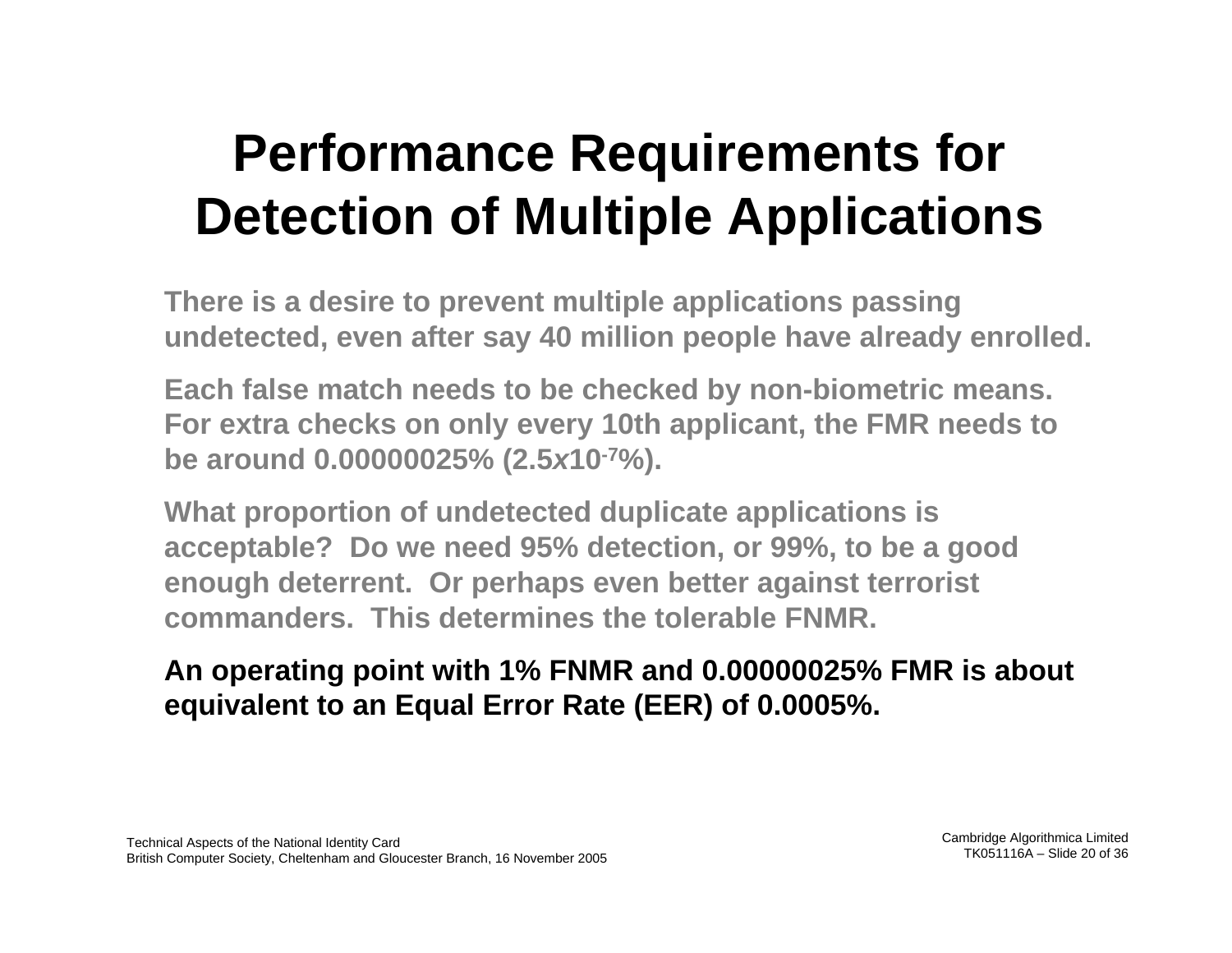### **What is Multi-Modal Combination?**

**Using 2 or more different biometric modalities, together, in deciding whether the subject is genuine or an impostor.**

**Examples are: iris combined with fingerprint; face combined with hand geometry.**

### **Other Multi-Biometric vocabulary terms include:**

**multi-instance: combining more than one separate instance of the same biometric modality; eg fingerprints from 2 or more different fingers**

**multi-algorithmic: processing the same biometric sample with 2 or more pattern-matching algorithms, and combining the results**

**multiple presentation: capturing the same biometric instance (eg a single fingerprint) more than once, to reduce image capture errors; usually the best scoring presentation is used**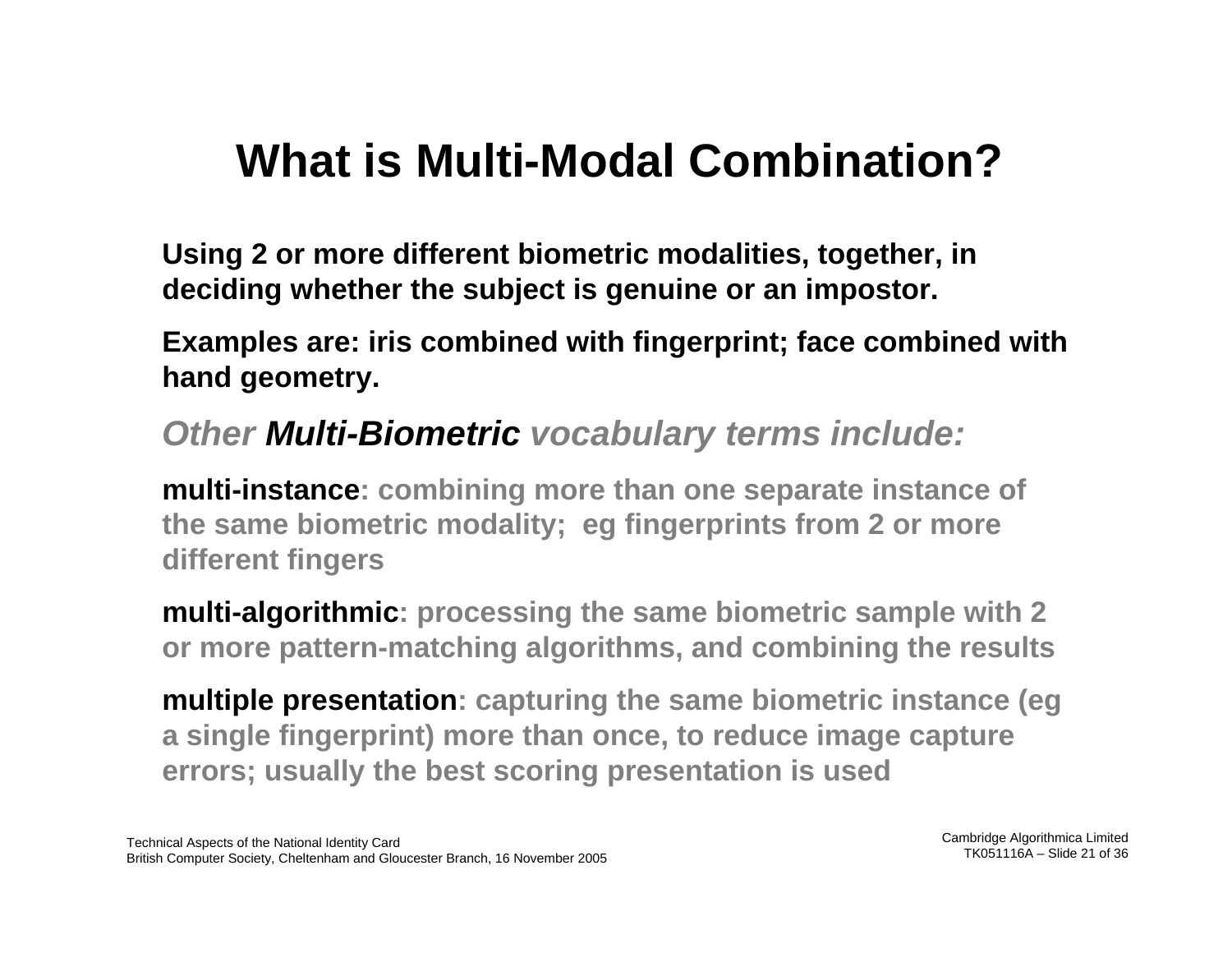## **Benefits of Multi-Modal Combination**

**Improved Technical Performance, in terms of a better trade-off between False Match Rate (FMR) and False Non-Match Rate (FNMR).**

**Greater Universality. A greater proportion of the population of subjects will be able (and willing) to present examples of at least one of the biometric modalities. For example, those with poor quality fingerprints, amputated body parts, etc could still offer one or more alternative biometric modalities.**

#### **Greater Resistance to Biometric Avoidance Techniques.**

**Impostors need to spoof more than one biometric device at the same time; eg gelatine false fingertips.**

### **Other multi-biometric techniques, eg multi-instance and multialgorithmic, also provide some of the above advantages.**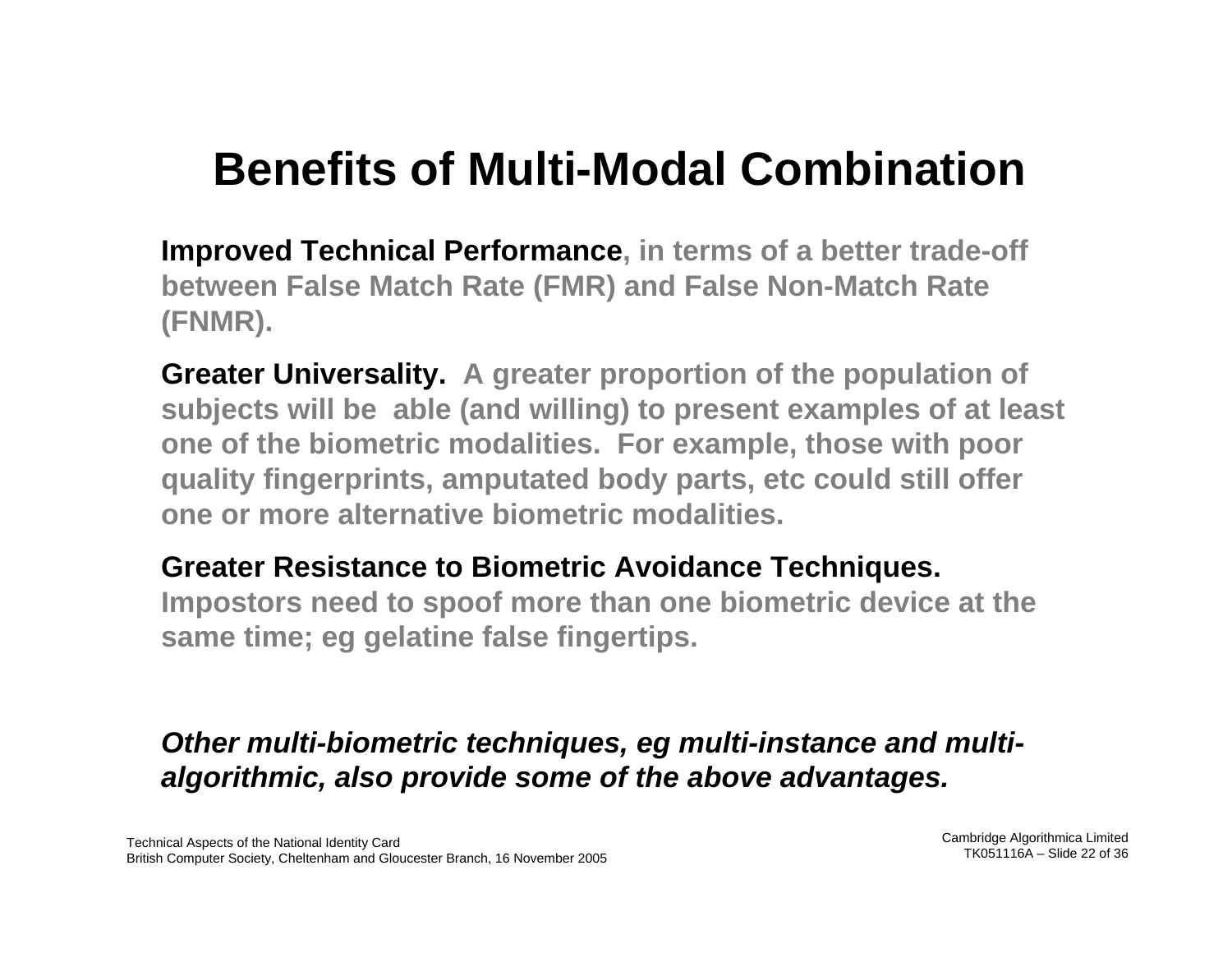## **Downside Issues with Multi-Modal**

**Capture requires multiple biometric devices, with associated procurement and maintenance costs.**

**Enrolment is likely to take longer, for subjects.**

**Longer enrolment increases costs of any supervising staff.**

**Multi-modal verification, if done, has similar cost issues and response time issues.**

**Multi-modal combination needs extra processing. Device characterisation requires pre-operational work; the verification computational load of fusion is much less problematic.**

**Templates have to be stored for each biometric modality.**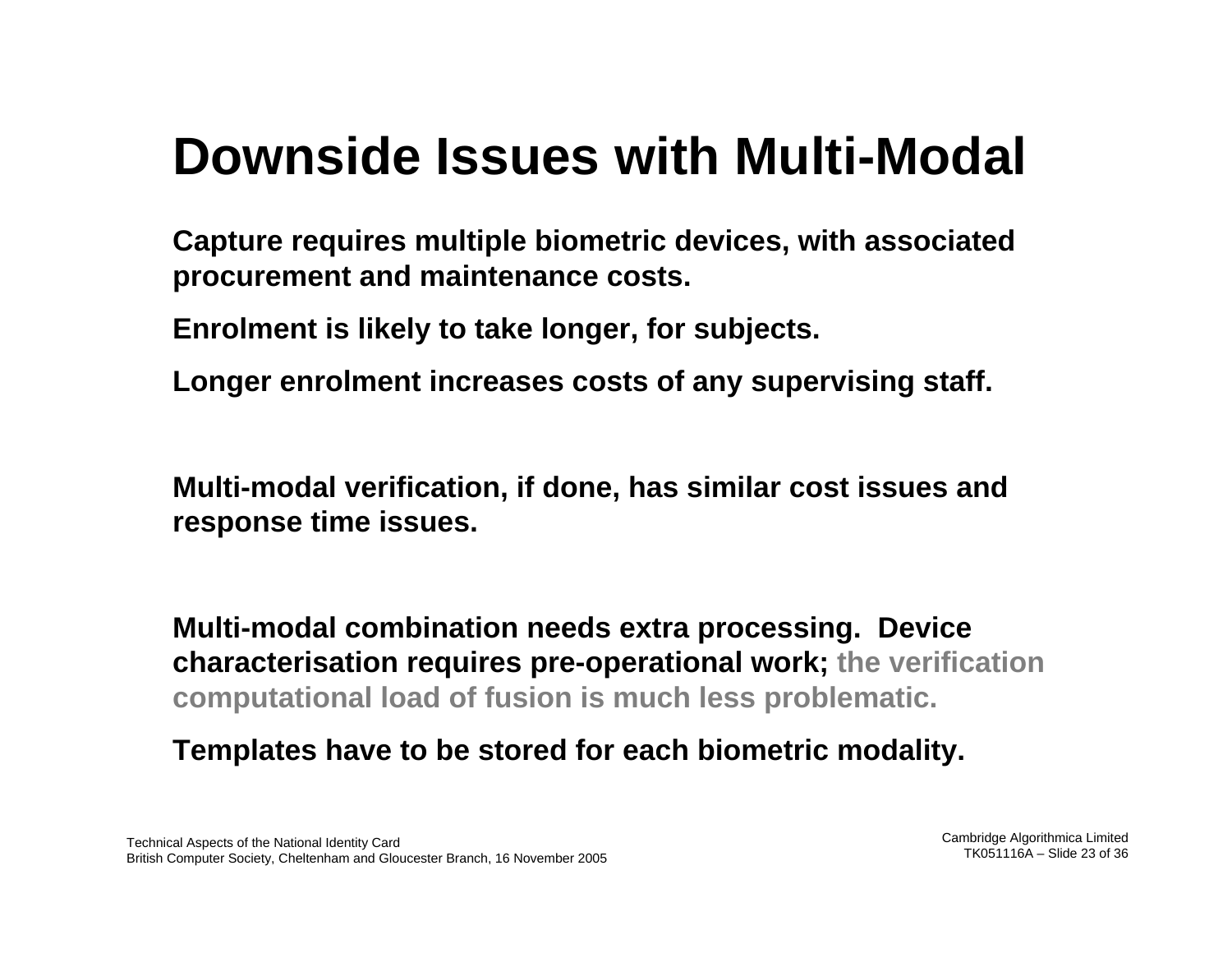# **Biometric Gain: the Concept (1)**

**It's rather like hi-fi amplifier gain; one just considers the ratio of the output to the input, of each biometric subsystem.**

**For verification, we use the Biometric Gain against Impostors (BGI).**

**Probability of being an impostor, given the biometric evidence too BGI = ----------------------------------------------------------------------------------------------Probability of being an impostor, given only prior knowledge**

**Most of the time, a very good approximation to the BGI is the Likelihood Ratio of Genuine to Impostor (LRGI). This is used in many good pattern-matching algorithms in existing biometric subsystems.**

**Probability of seeing the evidence from an impostor BGI ~ LRGI = ---------------------------------------------------------------------------------- Probability of seeing it from the expected genuine subject**

Technical Aspects of the National Identity Card British Computer Society, Cheltenham and Gloucester Branch, 16 November 2005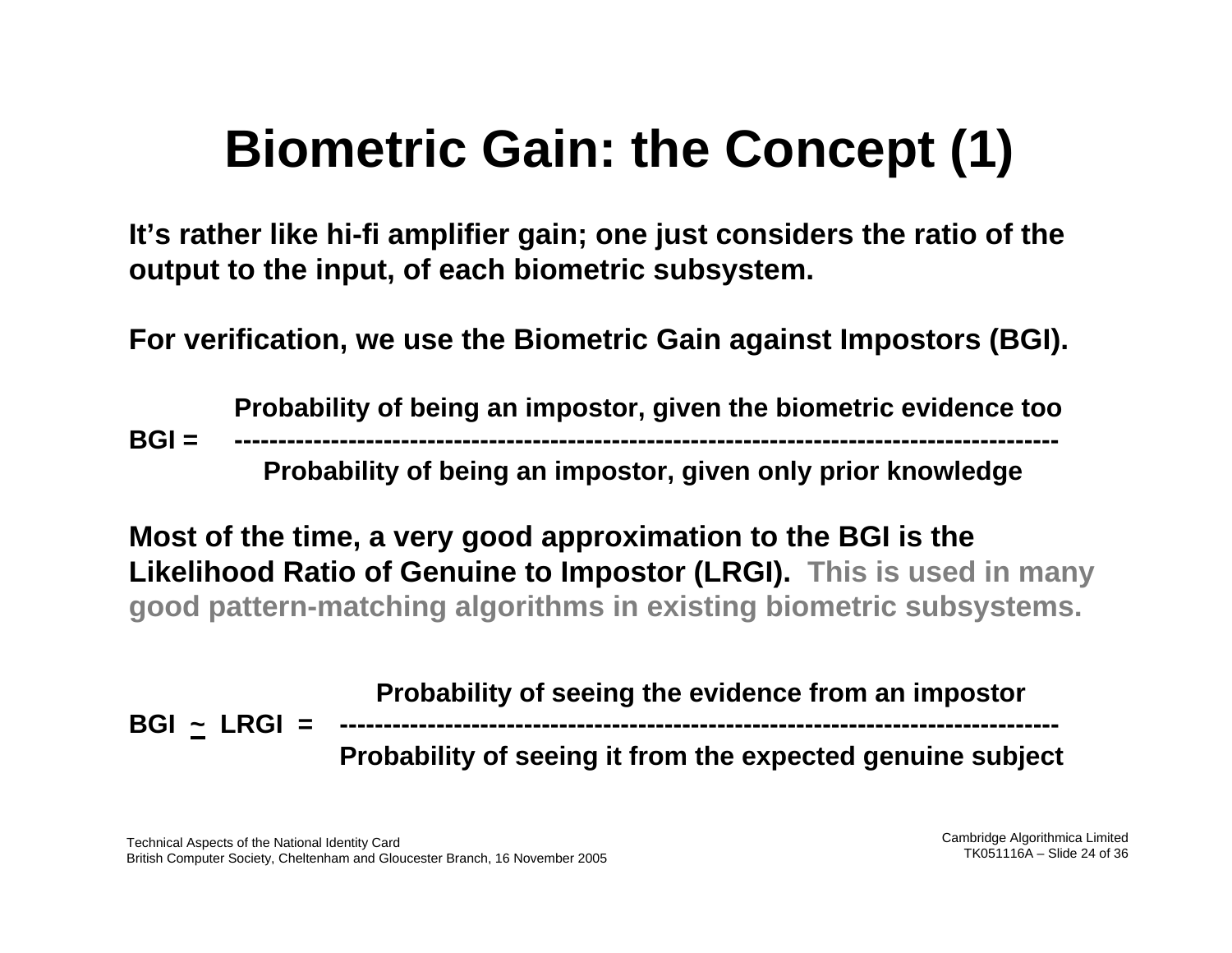# **Biometric Gain: the Concept (2)**

**Score Normalisation: Every score that comes out of the biometric devices is transformed to the LRGI scale. It can be done within each biometric subsystem, or by a special multi-biometric fusion subsystem.:**

### **We do not need a priori probabilities for multi-biometric fusion using LRGIs.**

**LRGI Normalisation Advantage: Takes account of the intrinsic FMR/FNMR performance of each biometric device, irrespective of operating point, as well a s taking account of the score of the particular match.**

**LRGIs can be combined by multiplication: or by adding log likelihood ratios, which has dynamic range advantages. This works quite well even with correlated scores (eg multi-algorithmic).**

**For some applications, the acceptance threshold can be set on the LRGI scale, without needing to kno w the a priori probabilities**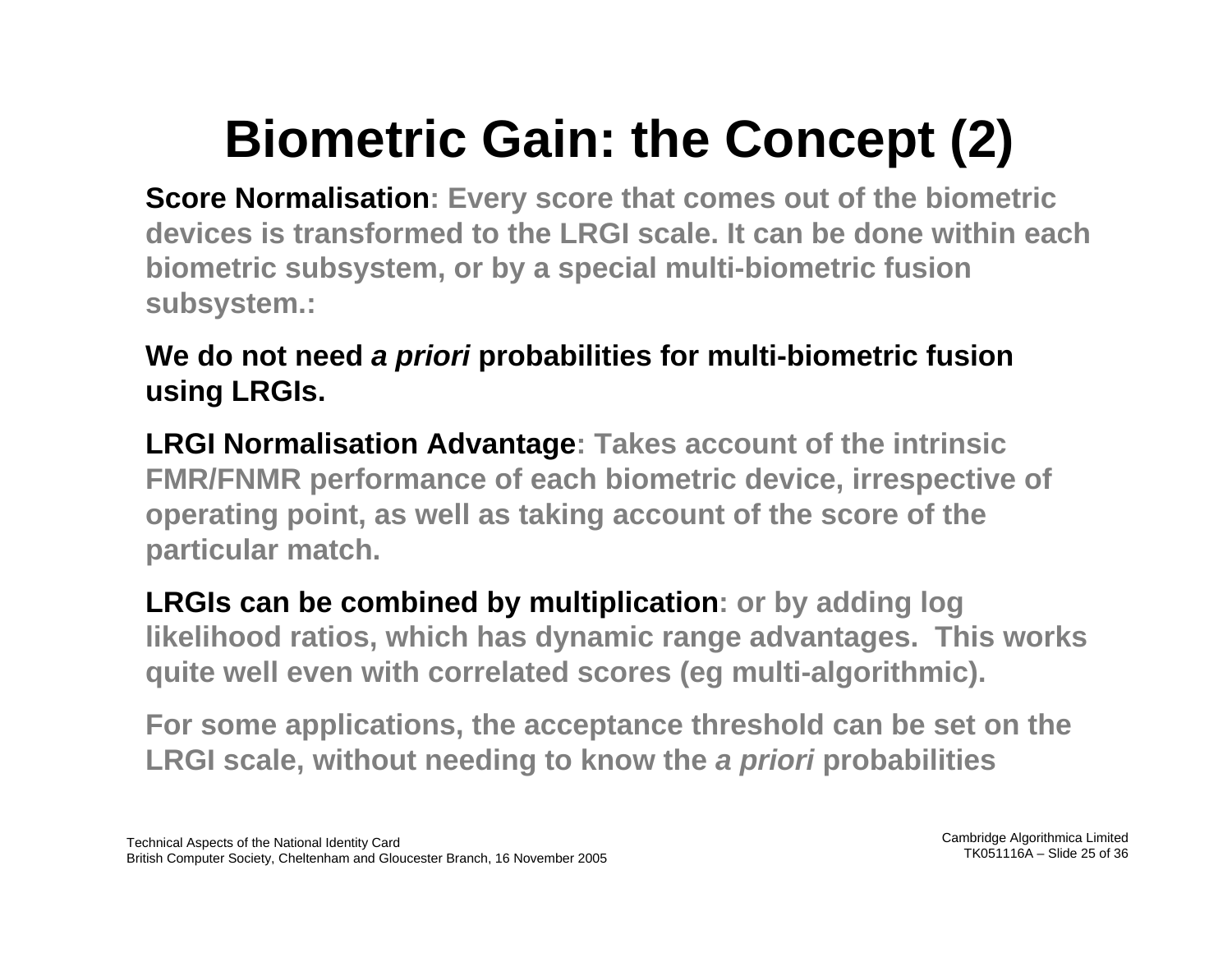## **Score Normalisation: What it Does (1)**

### **Plot of FNMR (genuine) and FMR (impostor) against unnormalised scores, for hand geometry subsystem. Note EER of 16.6 %.**



Hand Original Data: Cummulative Probabilities Against Acceptance Threshold (Plot T6H-2a)

Cambridge Algorithmica Limited TK051116A – Slide 26 of 36

Technical Aspects of the National Identity Card British Computer Society, Cheltenham and Gloucester Branch, 16 November 2005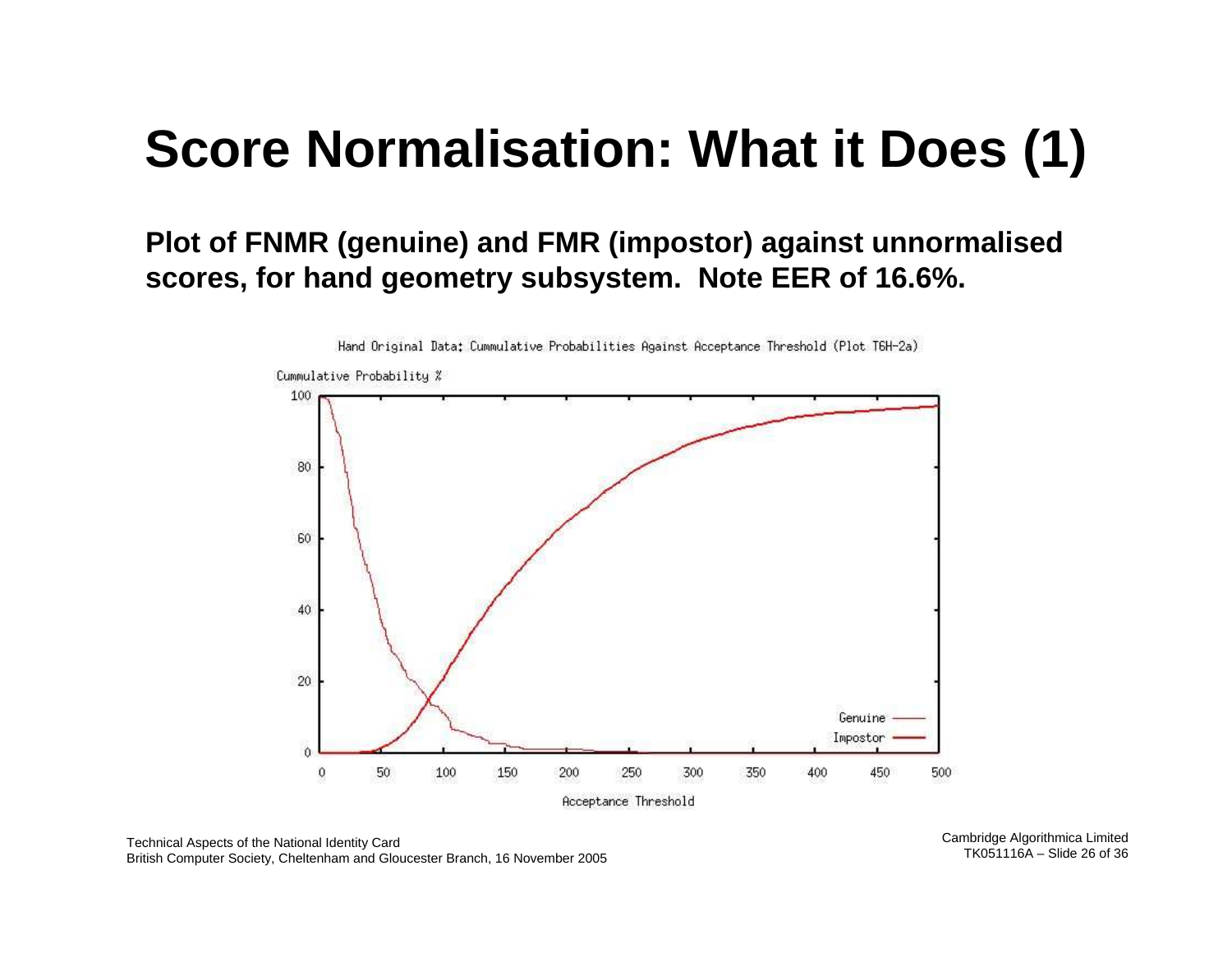## **Score Normalisation: What it Does (2)**

**Same data for FNMR (genuine) and FMR (impostor), but plotted after score normalisation to log(LRGI). Note the unchanged EER of 16.6 %.**



Hand Set B Transformed Data: Cummulative Probabilities Against Acceptance Threshold (Plot T6H-9a)

Technical Aspects of the National Identity Card British Computer Society, Cheltenham and Gloucester Branch, 16 November 2005 Cambridge Algorithmica Limited TK051116A – Slide 27 of 36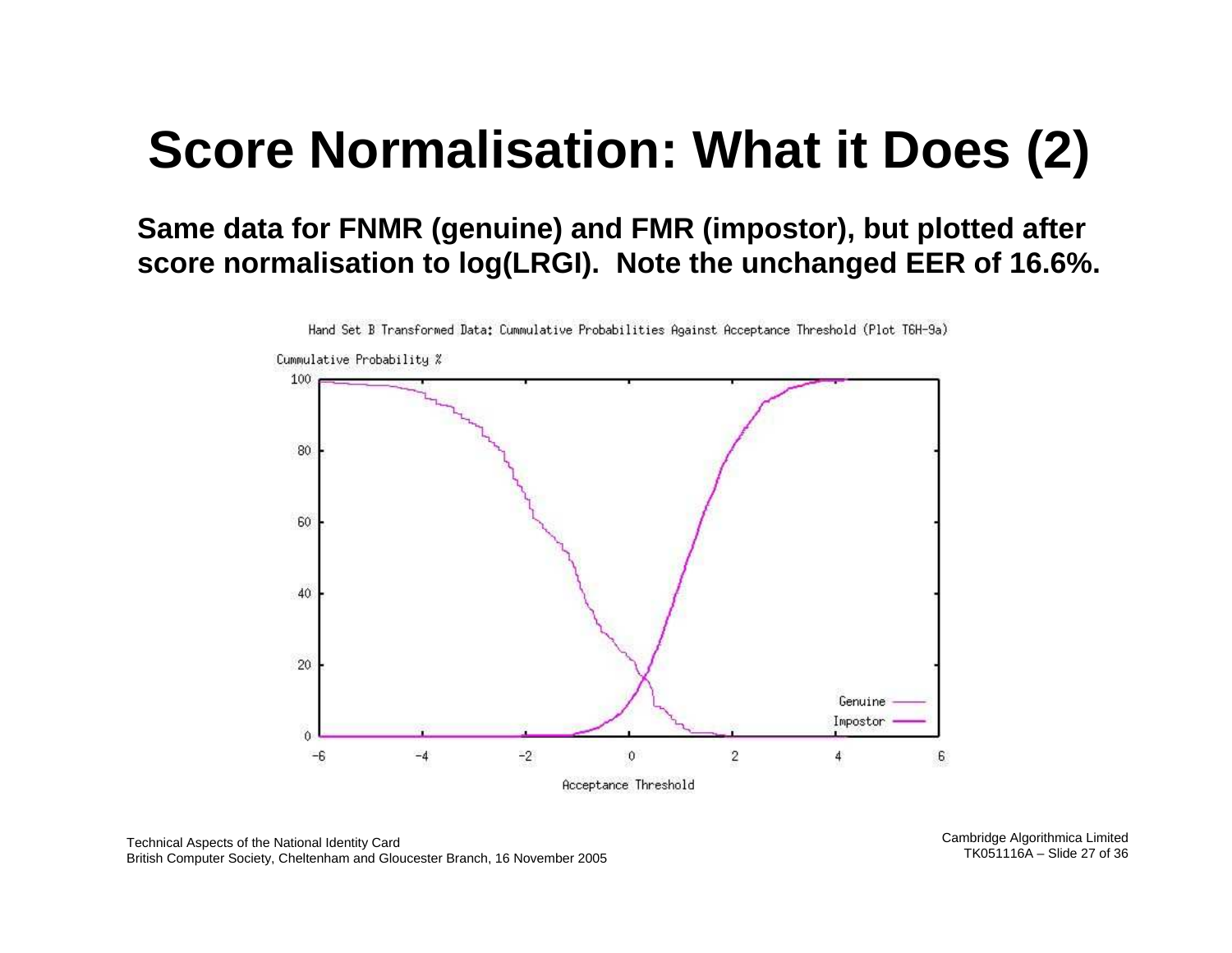## **Example Performance (3): Combination by Biometric Gain does Better**

**The BGI combination (light blue) gives a good improvement over the whole range of operating thresholds. BGI also does better than just adding the unnormalised scores (dark blue).**



Face, Hand and Combined Set B Data: ROC Curves (Plot T6C-1)

Technical Aspects of the National Identity Card British Computer Society, Cheltenham and Gloucester Branch, 16 November 2005 Cambridge Algorithmica Limited TK051116A – Slide 28 of 36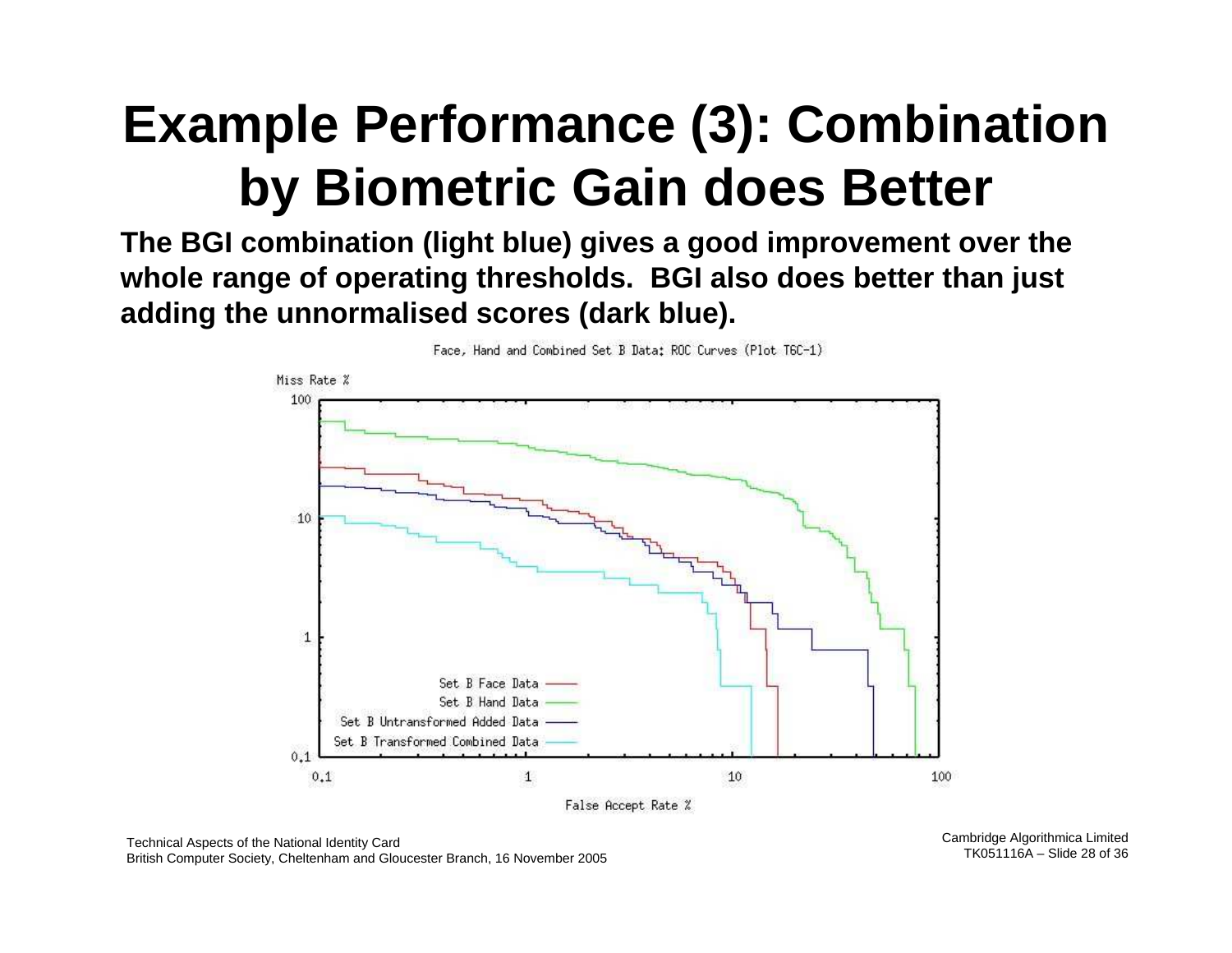# **Security Vulnerabilities with Biometrics**

**Forged ID Cards: Protect against this and substituted data with digital signatures. This protection is advantageous, even without biometrics, with manual checks on digitised photographs.**

**Recording/Re-Injecting Data in Transit: Protect with encrypted communications. Distribution/protection of crypto keys is an issue, especially with PoU computers without physical protection at all times. Tamper detection plus good operational procedures offer some protection; however, this is anathema to many computer users.**

**Artefact Attacks: Copy template from ID card or elsewhere, or copy biometric from person (eg fingerprint on card or on beer glass in pub) and use artificial means to attach/overlay a copy on the infiltrator's biometric instance (gummy fingerprint; contact lens).**

**Infiltrator Selection : Again copy template biometric. Select person in band of conspirators whose own biometric matches adequately to that of the target. Also, obtain all biometric templates from NIR and chose target to match well to biometric instance of chosen infiltrator.**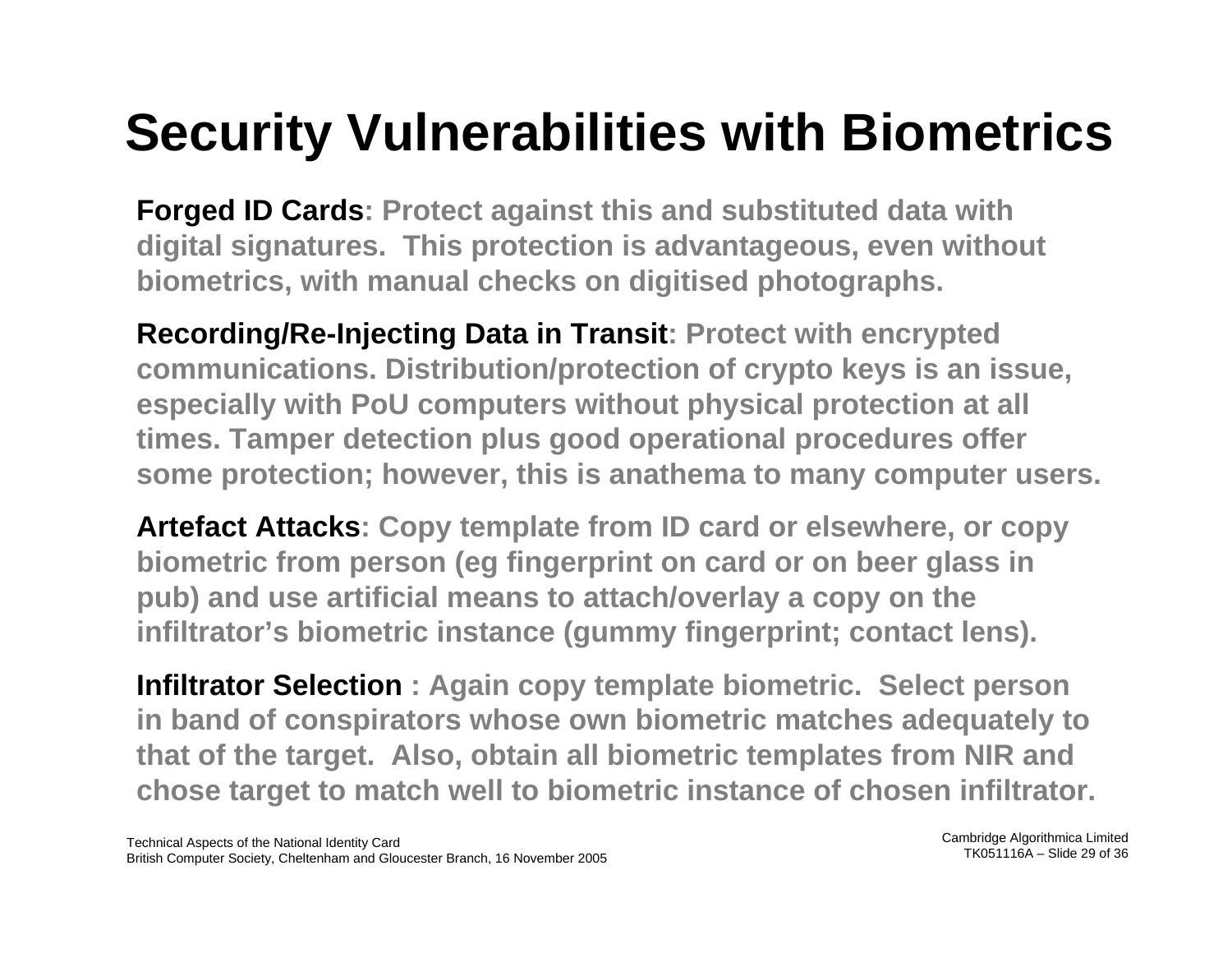## **Architectural Issues for NIdS**

**Match on Central System: Avoids risks from exposure of biometric templates on identity cards. However, requires continuous availability of on-line access to central NIR System.**

**Template on Card / Match on Station: Avoids need for on-line access to NIR. However, exposes biometric templates on lost/stolen/cloned cards to artefact attack and infiltrator selection.**

**Match on Card: Avoids exposure of biometric templates on cards, by ensuring templates never leave the card. However, biometric samples are exposed on PoU stations (unless biometric sensor is also on card, which is believed only practical for fingerprint). Also, requires adequate on-card computer power, and additional template storage for multi-biometric use, which increases costs. Relies entirely on identity cards being invulnerable to reverse engineering (to read contents and make "lying near-clones").**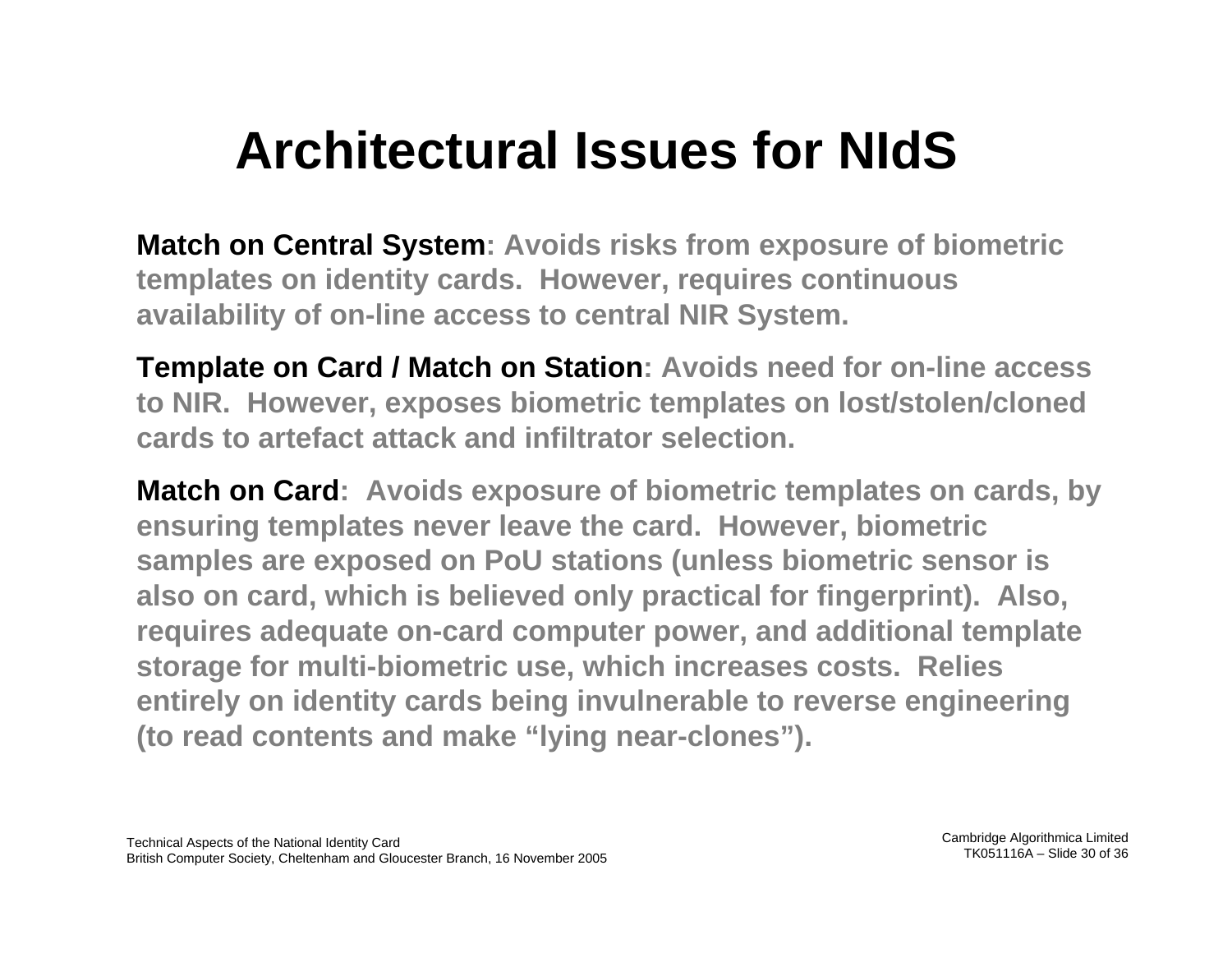## **Expected Architecture for NIdS**

**Mix of Template on Card / Match on Station and Match on Central System: Use only a subset of available templates on cards, to ensure that additional biometric checks are available on-line for higher security verification, with less risk of compromise by artefact attack and infiltrator selection (from access to lost/stolen/cloned cards).**

#### **Protect against forged/altered cards using digital signatures:**

**Remember that this is excellent security for identity documents, beyond that currently (or recently) used for passports, etc. This is totally independent of the additional identification benefits arising from use of biometrics.**

**Protect communications to/from central system with end-to-end encryption: Use key partitioning to avoid widespread compromise, through reverse engineering, from improper physical access to PoU computers. Use NIR audit trail to aid detection of key compromises.**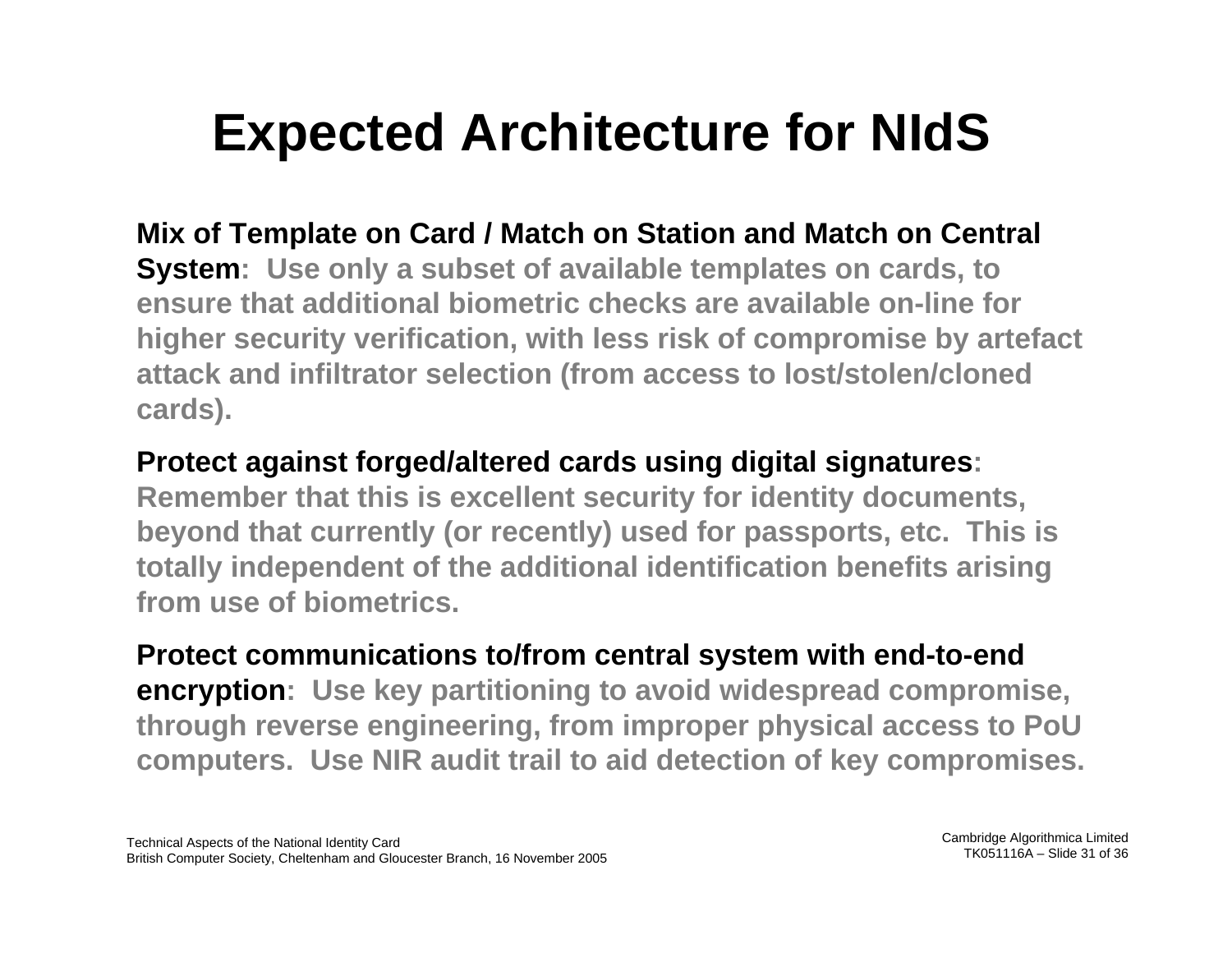# **Residual Security Issues**

**Compromise of Central NIR System: Particularly ITSEC risks and staff subornment; leading to mass copying of data (for infiltrator selection or target selection) and for injection of false identities.**

**Breaking of digital signature key and creating forged cards: There is some protection from key compartmentation to contain the risk; eg change card issue key every 3 months (about 1 million cards) and force on-line checks for cards keys known to be compromised.**

**Successful creation of false identity by the standard application procedure: Particularly staff subornment; also use of artefacts, or other tricks, with careful enrolment supervision a good protection.**

**Artefact attack, more than expected or allowed for: This is a particular issue for unsupervised PoUs. One protection is to increase the number of PoU scenarios in which multi-biometric matching is required, despite extra costs and other inconveniences.**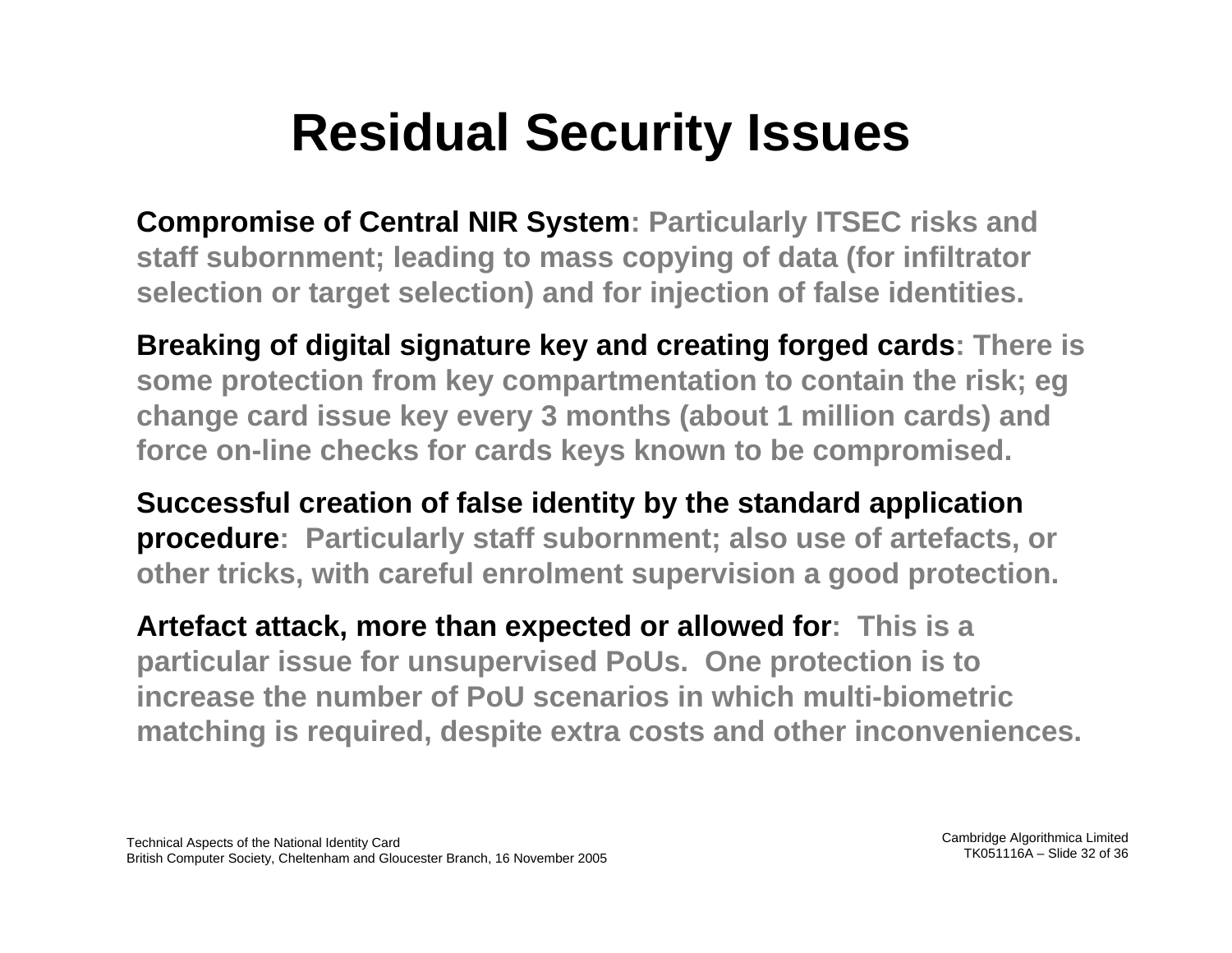# **Civil Liberties Issues**

**Unavoidable Issue: Compulsory NIdS registration takes away the civil liberty not to register. Likewise, the requirement to attend for registration/enrolment is a reduction in civil liberties.**

**Not British: There is a view that the overall NIdS concept is "not British". UK citizens are not accountable to the Government for the right to be here; the Government is accountable to us, the electorate.**

**Big Brother: The following have been raised: watchlists, forensic use (especially fingerprints), and surveillance through the NIR audit trail. All these could be mitigated by parliament declining to approve such uses, or inserting, for example, requirements for judges' warrants.**

**Function Creep: which is, of course, a feature of all government.**

**Over-Zealous Officials: which led to ID card withdrawal after WW2.**

**NIR as single critical point: Is adequate protection possible?**

**IRN: numbering people is wrong, and politically oppressive.**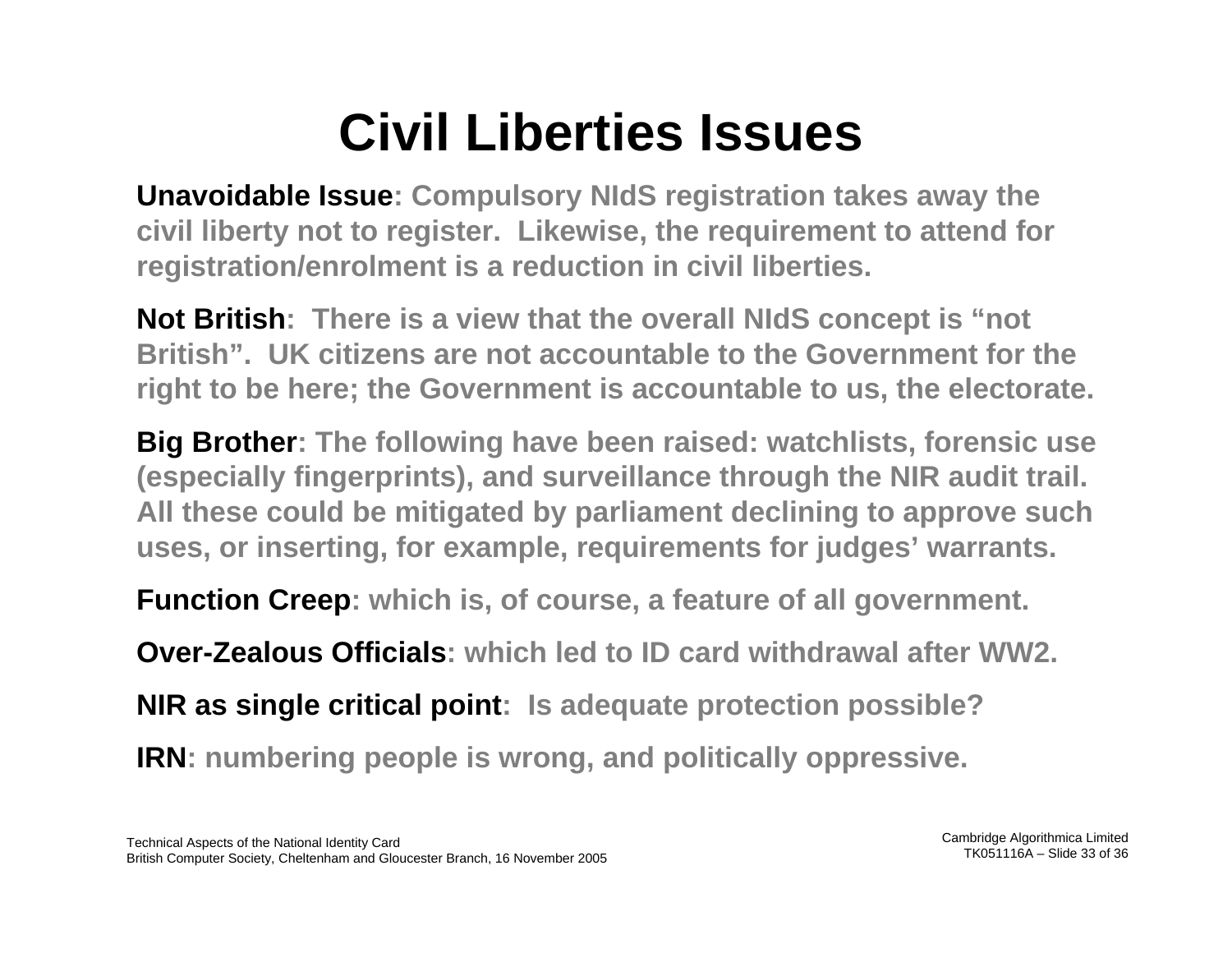# **Cost-Effectiveness of the Whole National Identity Scheme**

**Separation of costs for usage classes (types of PoU): eg border control; opening bank accounts; going to the county library. There is a good case for separating all PoU costs from costs of setting up and running the basic system: enrolment, card issue and provision of an identity service. This is because each type of PoU could (and should) have its cost-effectiveness judged on that particular specific case. Of course, the basic system needs to be justified, including on grounds of cost. This might, and probably does, require analysis of a minimum number of PoU types and consideration of their costs with those of the basic system, in order to justify implementation of the basic system. That is unless the secondary benefits (watchlists, forensic use, surveillance) together with reduction in use of multi ple identities are considered adequate justification.**

#### **Approximate costs, per registered person: next slide**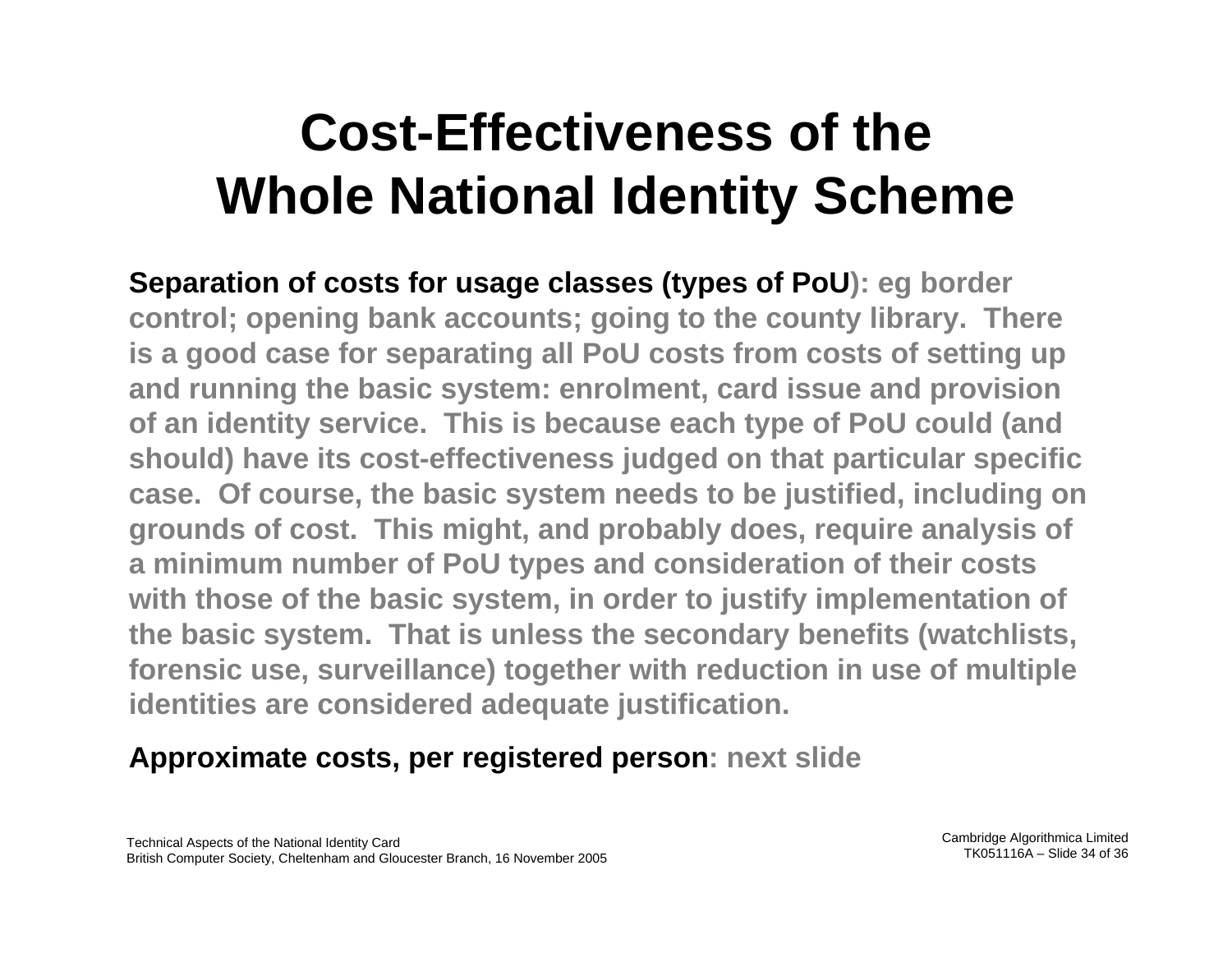# **Approx Costs for Setting Up and Running the Basic NIdS**

| <b>Item</b>                                                                                     | <b>Reg per Person</b> |
|-------------------------------------------------------------------------------------------------|-----------------------|
| <b>Supervision by Registration Officer: 12 reg/day;</b><br>220 days pa; £60K pa incl. overheads | 22.70                 |
| <b>Card Replication: 1 card every 5 years; £1.50</b><br>each                                    | 3.00                  |
| <b>Enrolment Station Use: 5 year life; 2,640</b><br>reg/year; £20K cost                         | 1.50                  |
| <b>NIR System Procurement: £200 million; 47</b><br>million registrations                        | 3.80                  |
| <b>NIR Unrecoverable Running Costs: 100 staff;</b><br>£60K pa incl. overheads                   | 1.10                  |
|                                                                                                 | <b>Total £32.10</b>   |